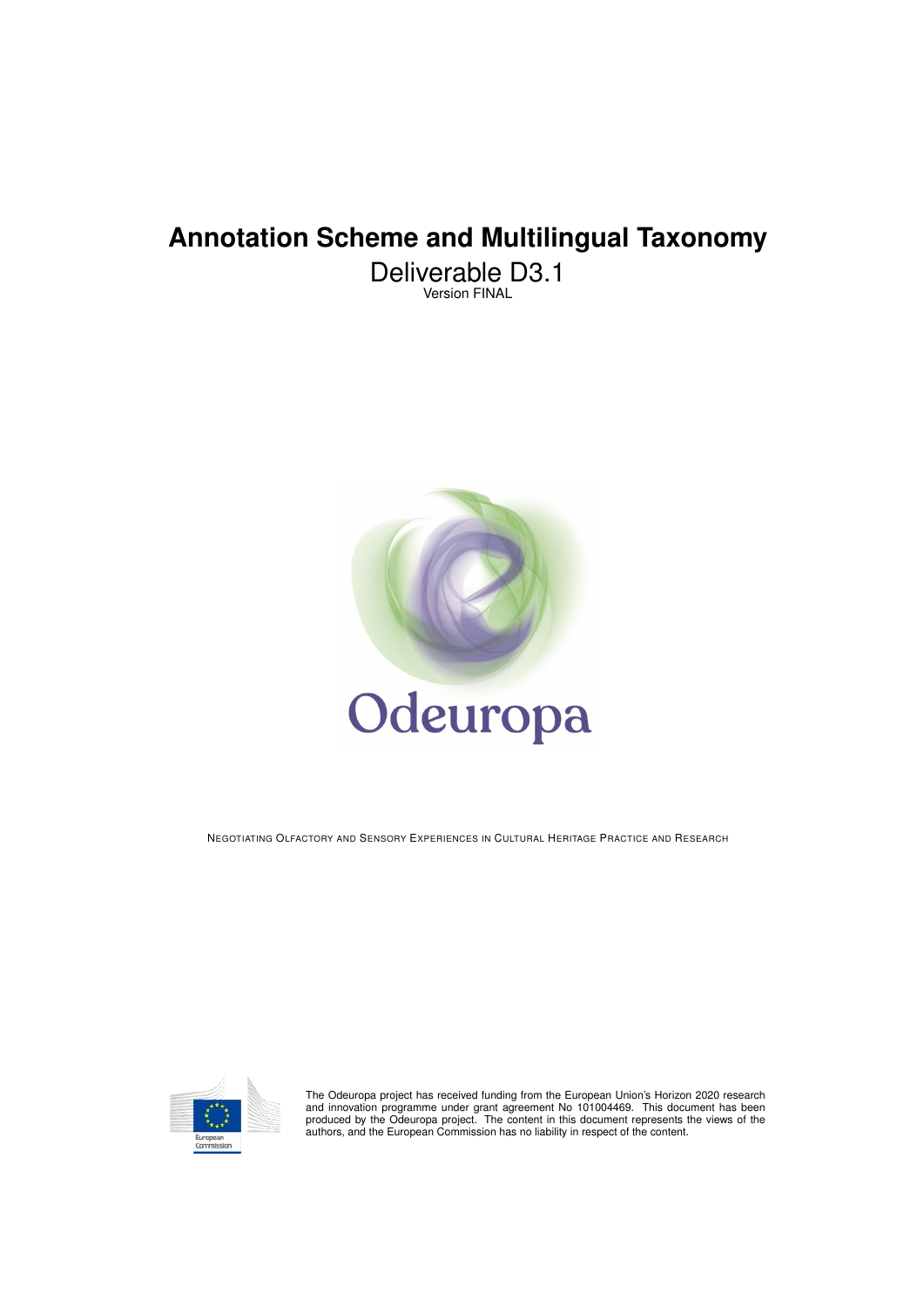| <b>Grant Agreement No.</b>                                                                                 | 101004469                                                                                                                          |  |  |  |
|------------------------------------------------------------------------------------------------------------|------------------------------------------------------------------------------------------------------------------------------------|--|--|--|
| <b>Project Acronym</b>                                                                                     | <b>ODEUROPA</b>                                                                                                                    |  |  |  |
| <b>Project full title</b>                                                                                  | <b>Negotiating Olfactory and Sensory Experiences</b>                                                                               |  |  |  |
|                                                                                                            | in Cultural Heritage Practice and Research                                                                                         |  |  |  |
| <b>Funding Scheme</b>                                                                                      | H2020-SC6-TRANSFORMATIONS-2020                                                                                                     |  |  |  |
| <b>Project website</b>                                                                                     | http://odeuropa.eu/                                                                                                                |  |  |  |
|                                                                                                            | Prof. Dr. Inger Leemans                                                                                                            |  |  |  |
| <b>Project Coordinator</b>                                                                                 | <b>KNAW Humanities Cluster</b>                                                                                                     |  |  |  |
|                                                                                                            | Email: inger.leemans@huc.knaw.nl                                                                                                   |  |  |  |
| <b>Document Number</b>                                                                                     | Deliverable D3.1                                                                                                                   |  |  |  |
| <b>Status &amp; version</b>                                                                                | <b>FINAL</b>                                                                                                                       |  |  |  |
| <b>Contractual date of delivery</b>                                                                        | <b>June 2021</b>                                                                                                                   |  |  |  |
| Date of delivery                                                                                           | 30 June 2021                                                                                                                       |  |  |  |
| <b>Type</b>                                                                                                | Report                                                                                                                             |  |  |  |
| <b>Security (distribution level)</b>                                                                       | <b>Public</b>                                                                                                                      |  |  |  |
| <b>Number of pages</b>                                                                                     | 28                                                                                                                                 |  |  |  |
| WP contributing to the deliverable                                                                         | WP3                                                                                                                                |  |  |  |
| <b>WP responsible</b>                                                                                      | WP3                                                                                                                                |  |  |  |
| <b>EC Project Officer</b>                                                                                  | Hinano Spreafico                                                                                                                   |  |  |  |
|                                                                                                            | Authors: Sara Tonelli <sup>1</sup> , Stefano Menini <sup>1</sup> , Serra Sinem Tekiroğlu <sup>1</sup> , Inna Novalija <sup>2</sup> |  |  |  |
| Internal reviewers: Daniel Schwabe <sup>2</sup> , Inger Leemans, <sup>3</sup> Marieke van Erp <sup>3</sup> |                                                                                                                                    |  |  |  |
| Affiliations (1) FBK, (2) JSI, (3) KNAW                                                                    |                                                                                                                                    |  |  |  |
| Keywords: annotation guidelines, taxonomy building, multilingual resources                                 |                                                                                                                                    |  |  |  |
|                                                                                                            | Abstract: In this document, we describe the guidelines proposed for annotating olfac-                                              |  |  |  |
|                                                                                                            | tory information in Odeuropa multilingual benchmarks. The guidelines include both the                                              |  |  |  |
| conceptual framework developed for the annotation of olfactory situations, inspired by                     |                                                                                                                                    |  |  |  |
|                                                                                                            | Fillmore's frame semantics [Fillmore and Baker, 2001], as well as details on how the                                               |  |  |  |
| annotation workflow has been implemented, starting from smell-related mentions and                         |                                                                                                                                    |  |  |  |
| then extending the annotation to the involved participants. We also show how the IN-                       |                                                                                                                                    |  |  |  |
|                                                                                                            | CEpTION tool has been set up to carry out manual annotation in all project languages.                                              |  |  |  |
|                                                                                                            | In the second part of the deliverable, we describe the process that led to the creation of                                         |  |  |  |
| the multilingual olfactory taxonomy, which starting from a core set of manually selected                   |                                                                                                                                    |  |  |  |
|                                                                                                            | terms connected to WordNet has been expanded using n-grams and clustering via word                                                 |  |  |  |
| embeddings.                                                                                                |                                                                                                                                    |  |  |  |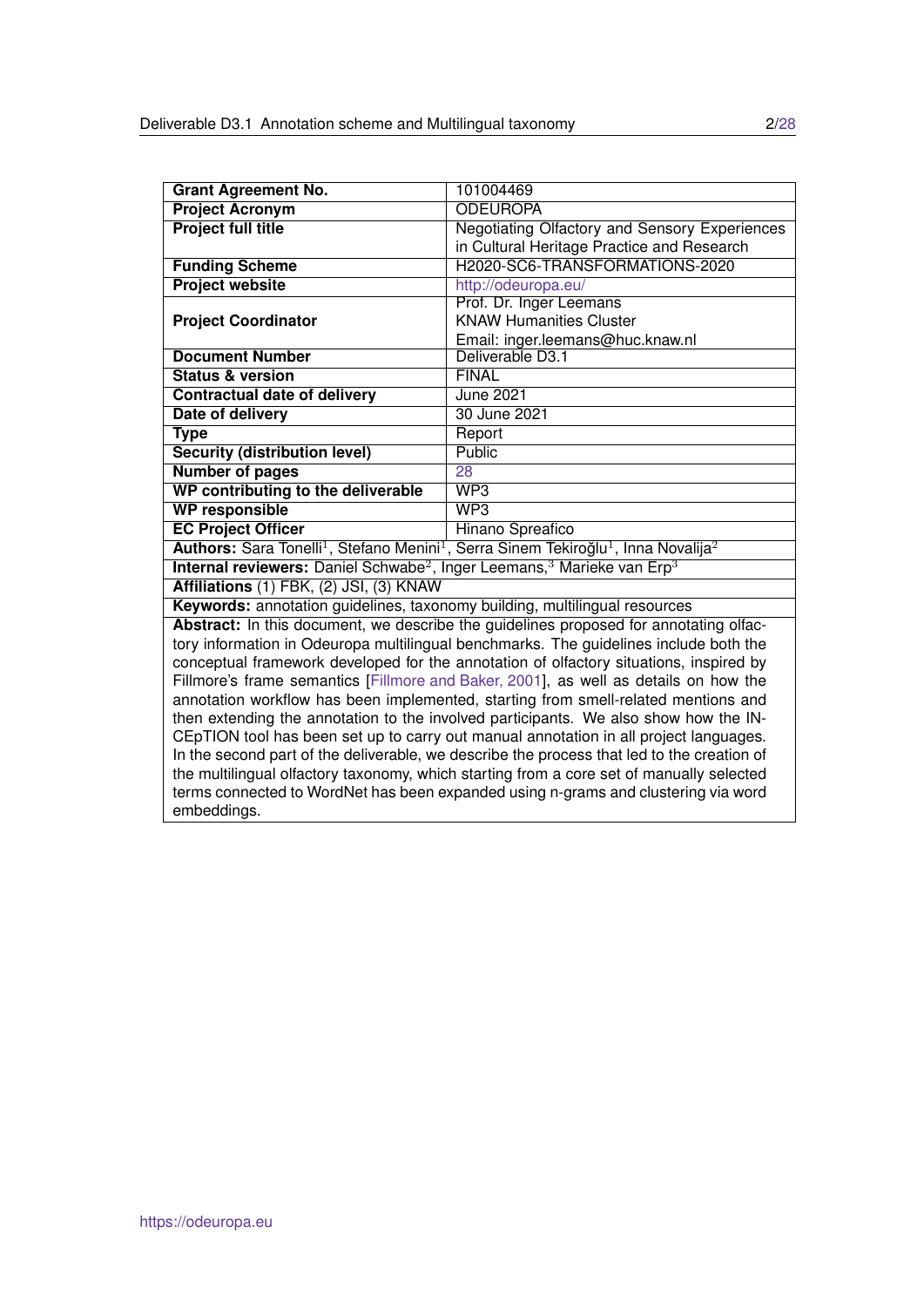# <span id="page-2-0"></span>**Table of Revisions**

| <b>Version</b> | Date                                  | <b>Description and reason</b>                                           | By                                                | <b>Affected sections</b> |
|----------------|---------------------------------------|-------------------------------------------------------------------------|---------------------------------------------------|--------------------------|
| 0.1            | Mid May 2021                          | Definition of deliverable structure                                     | Sara Tonelli                                      | All                      |
| 0.2            | June 10                               | Description of taxonomy creation process                                | Menini,<br>Stefano<br>Sinem<br>Serra<br>Tekiroğlu | 3                        |
| 0.3            | June 10                               | Description of annotation quidelines                                    | Sara Tonelli                                      | 2                        |
| 0.4            | June 17                               | Guidelines for emotion annotation added                                 | Inna Novalija                                     | 2                        |
| 0.5            | June 18                               | Finalisation of deliverable content, Executive<br>summary added         | Sara Tonelli                                      | All                      |
| 0.6            | June 21                               | Deliverable revised, some sections restructured,<br>typos fixed         | Daniel Schwabe                                    | All                      |
| 0.7            | June 23                               | Deliverable reviewed, some suggestions from<br>history perspective made | Inger Leemans                                     | All                      |
| 0.8            | June 23                               | Final version of deliverable revised and sent to<br>project manager     | Sara Tonelli                                      | All                      |
| 1.0            | Wednesday 30 <sup>th</sup> June, 2021 | approval by project manager                                             | Marieke van Erp                                   |                          |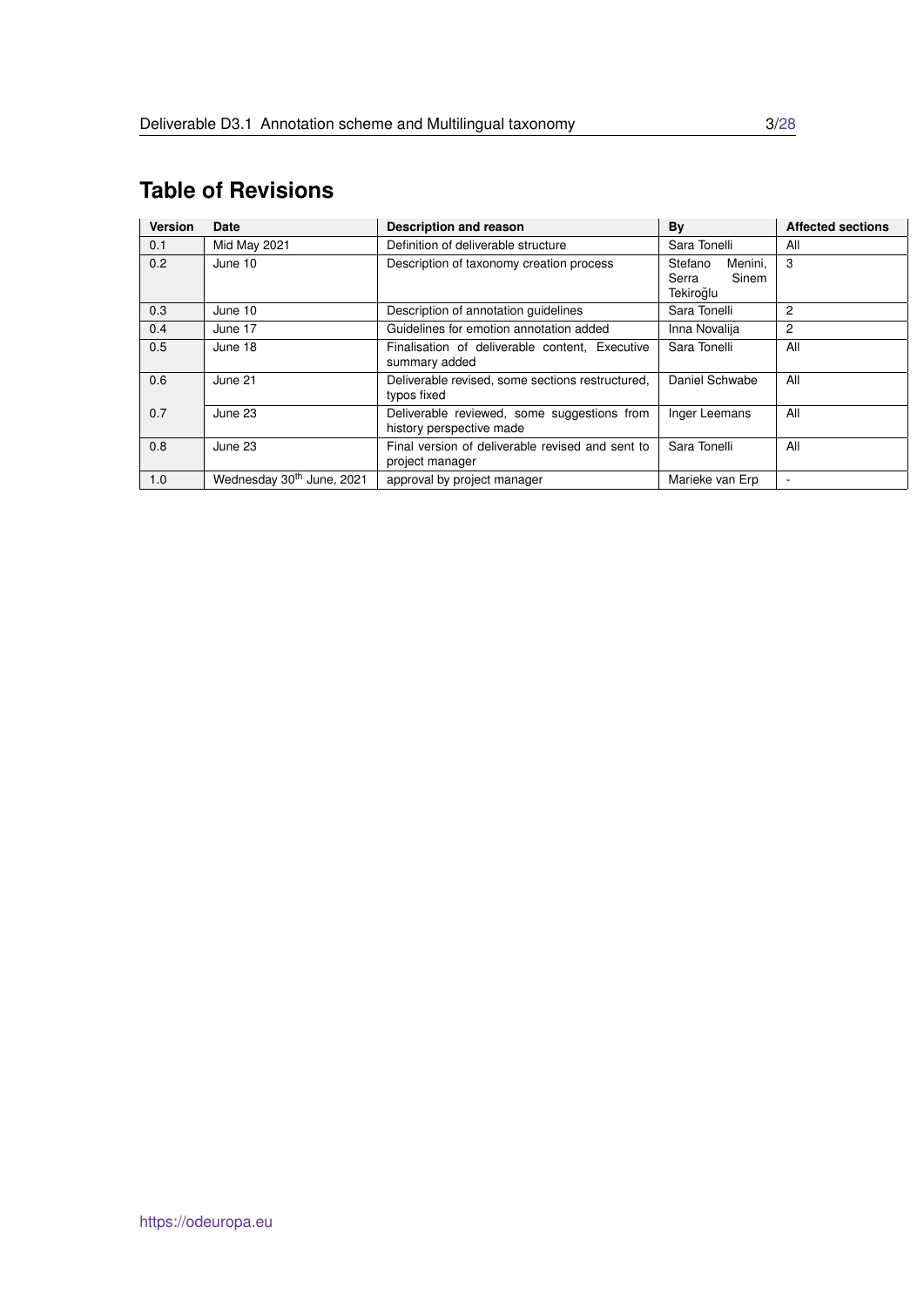# **Executive Summary**

The present document provides a description of the Odeuropa guidelines developed to manually annotate olfactory information in all the project languages, as well as of the process implemented to create the multilingual olfactory taxonomy. This work will guide the subsequent annotation task, which will lead to the creation of a multi-domain multilingual benchmark of historical texts annotated with olfactory information, due in month 9 and presented in D3.2. The guidelines and the benchmark represent also the backbone upon which the automated system for olfactory information extraction will be built.

The guidelines were inspired by frame semantics [\[Fillmore and Baker, 2001\]](#page-26-0), a theory which has been implemented also through the FrameNet annotation project [\[Ruppenhofer et al., 2006\]](#page-27-1). whose goal is to capture situations and events present in texts. These are modeled as a set of semantic roles or *frame elements*, which are typically the participants in the event, all connected to a *lexical unit*, i.e. the textual anchor that triggers the event or situation.

FrameNet aims at being a general-purpose resource, capturing all possible situations and events that may happen in real life. For Odeuropa, we adapt them to the olfactory domain by adopting the same structure based on lexical units and related frame elements, but we create domain-specific semantic roles that are the outcome of discussions with project partners who are experts in olfactory heritage and history. For example, we introduced the roles of *Smell source*, *Evoked odorant* and *Odour carrier*, while we borrowed from FrameNet some generic roles such as *Perceiver*, *Time*, *Place* and *Circumstances*.

With the help of domain experts, we also defined a basic list of seed terms, i.e. smell-related lexical units that evoke olfactory situations and events. These are first translated in all project languages (English, Dutch, Italian, French, German, Slovenian, Latin) and enriched with languagespecific terms. Then, they are used both as a first list of lexical units, and as a core list of concepts upon which the multilingual olfactory taxonomy is built.

In this document, we report the list of seed terms and examples of annotated roles in multiple languages. We also detail some annotation conventions that we have adopted, deviating from the FrameNet standard. Additionally, we describe the use of the INCEpTION tool [\[Klie et al., 2018\]](#page-26-1), which was selected to support the manual annotation process because it is highly flexible, supports multiple languages, enables an easy quality check and is extremely user-friendly.

Concerning the multilingual olfactory taxonomy, whose development is described in the second part of this document, it has been created following a semi-automatic approach: starting from the olfactory seed terms, they have been first mapped to WordNet synsets and manually checked, resulting in a first core version of the taxonomy relying on the availability of WordNet in multiple languages. In a subsequent step, an automatic expansion has been carried out by looking for terms that more frequently co-occur with the core concepts within n-grams, which are sequences of five words present in large collections made with extracted words from books and large digital archives. For English, Italian, French and German, we took advantage of the availability of the n-grams collections released by Google and extracted from Google Books, which also come with part-of-speech tags and the time period where the n-gram was found.

For Dutch, we resorted to other n-gram repositories extracted from newspapers published between 1600 and 1995 [\[De Goede et al., 2013\]](#page-26-2), which however do not contain any part-of-speech information. For Slovenian, we used another repository of n-grams extracted from the IMP corpus of historical Slovenian [\[Dobrovoljc, 2018\]](#page-26-3), which however does not contain publication dates for each n-gram nor part-of-speech information. For Latin, we could not find any set of available n-grams suitable for this task.

These differences among languages have led to taxonomies in the seven project languages with a highly variable coverage for each time period and different dimensions. Nevertheless, the fact that for all languages we started from WordNet guarantees that at least the core part of the taxonomy is consistent across the languages and of high quality.

The first version of the multilingual taxonomy described in this document is available at [https://](https://github.com/Odeuropa/multilingualTaxonomies) [github.com/Odeuropa/multilingualTaxonomies,](https://github.com/Odeuropa/multilingualTaxonomies) together with the scripts implemented to map and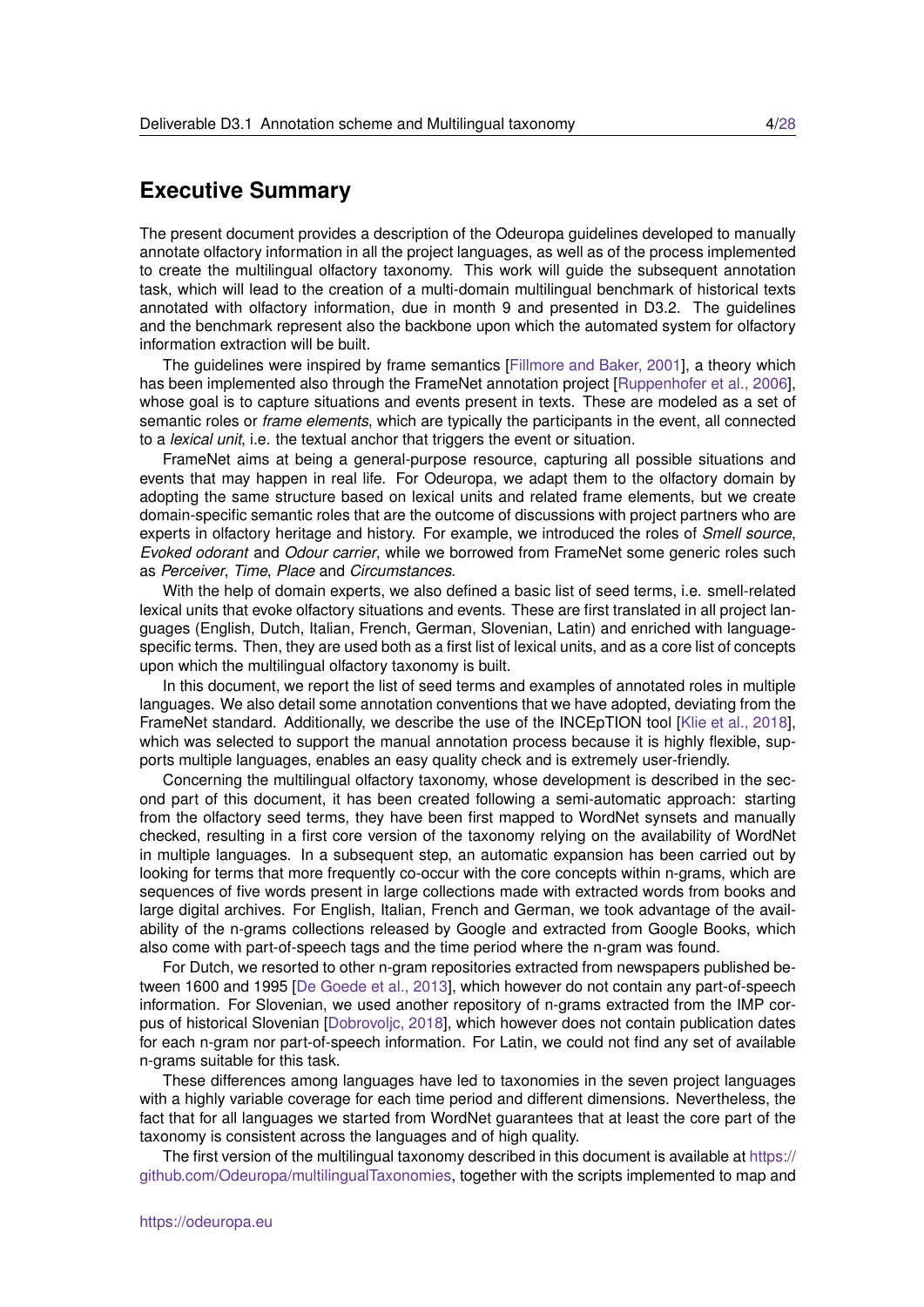extract information, as well as with links to n-grams repositories to replicate the process.

Since in the next months we will create large repositories of texts covering different domains and published between 1650 and 1925 to be processed with our information extraction pipeline, we will use them also to create additional domain-specific n-grams, so that the taxonomy expansion process will be repeated on cleaner and more comparable data. Subsequent versions of the taxonomy will also be shared on the same github page.

# **Contents**

|                | <b>Table of Revisions</b>                                                                   | 3        |
|----------------|---------------------------------------------------------------------------------------------|----------|
|                | 1 Introduction                                                                              | 6        |
|                | <b>Annotation Guidelines</b>                                                                | 7        |
| 3 <sup>1</sup> | <b>Multilingual Taxonomy Creation</b><br>$3.2^{\circ}$<br>3.3 <sup>°</sup><br>$3.4^{\circ}$ | 19<br>24 |
| $\Delta$       | <b>Conclusions</b>                                                                          | 25       |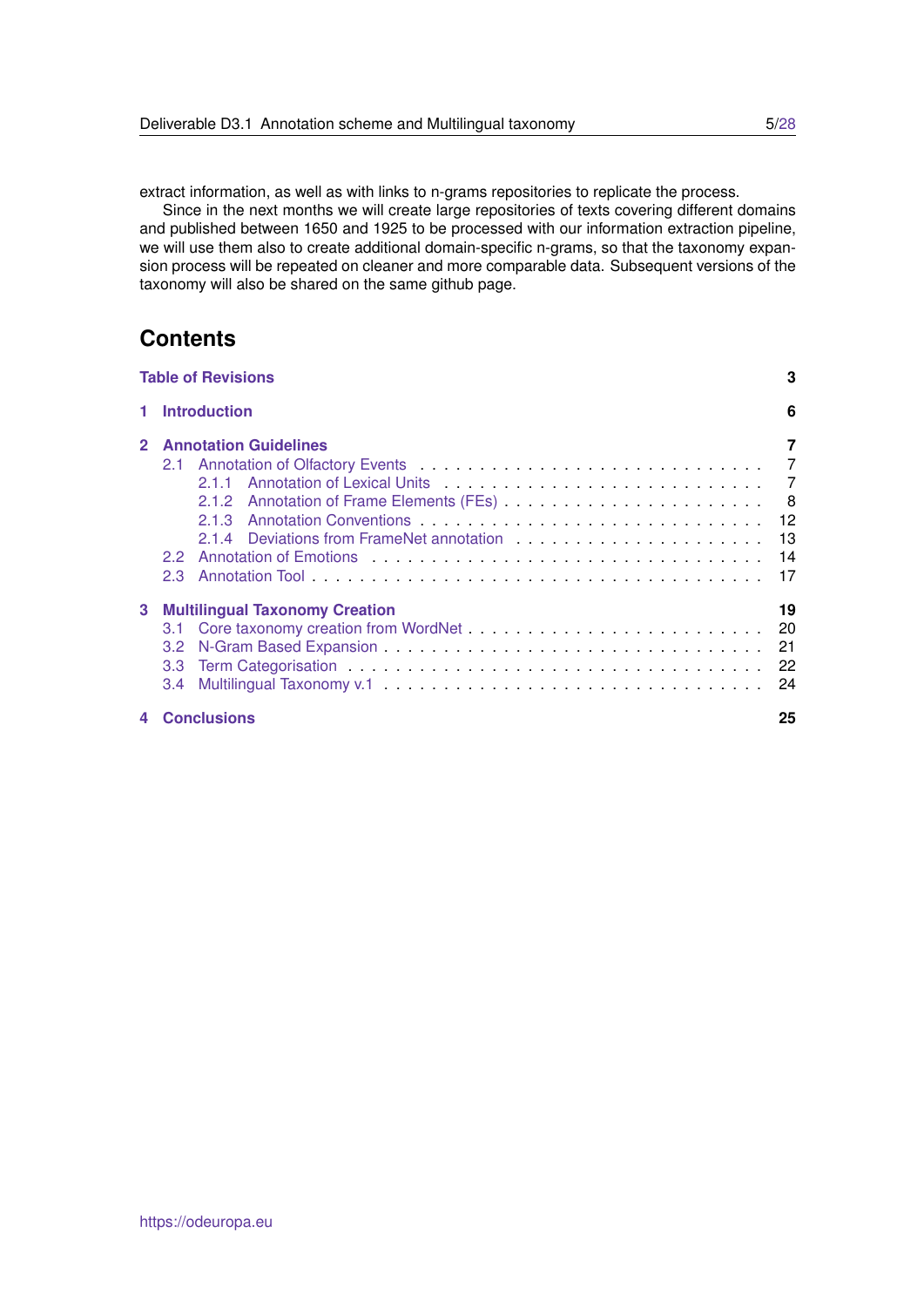# <span id="page-5-0"></span>**1 Introduction**

One of the objectives of the Odeuropa project is to use Artificial Intelligence (AI) to extract olfactory information from large archives of texts and images and to build a knowledge graph starting from this information. For text processing, which is the main focus of WP3, this will be performed starting from large volumes of data in the 7 languages of the project, namely Dutch, English, German, French, Slovenian, Latin and Italian. We also aim to cover documents published between 1600 and 1925. This task poses a number of challenges that are not only technical, but also conceptual, because no framework to model olfactory information in texts and capture their mentions has been proposed so far.

To address this challenge, the first activity in this direction is the definition of *what* we aim to annotate in texts and *how* we are going to perform the task. This activity requires interdisciplinary knowledge because the expressions used to refer to smells, the way in which the related emotions are described and the olfactory situations change over time. Furthermore, differences among domains (e.g. medicine, science, fiction, travel writings, etc.) should be taken into account when defining the annotation scheme. We therefore involved the project partners with in-depth expertise in olfactory heritage and history (KNAW and ARU) in the definition of these guidelines from the beginning, starting from the identification of a set of smell-related core concepts to extensive discussions on the challenges of emotion annotation in olfactory situations.

Concerning the annotation guidelines, we rely on the linguistic framework called *frame semantics* [\[Fillmore and Baker, 2001\]](#page-26-0), a theory which was implemented through the FrameNet annotation project [\[Ruppenhofer et al., 2006\]](#page-27-1), whose goal is to capture situations and events mentioned in texts. These are modeled as a set of semantic roles or *frame elements*, which are typically the participants in the event, all connected to a *lexical unit*, i.e. the textual anchor that triggers the event or situation.

For Odeuropa, we propose an adaptation of FrameNet to the olfactory domain, where only situations related to smell are annotated and specific semantic roles connected to olfactory events are identified. In doing this, we pursue several objectives: we want our annotation guidelines to be generic enough to accommodate all possible smell-related events which may be mentioned in a text, and also to cover all languages, without the need to provide language-specific adaptations from a semantic point of view. We also want our framework to be flexible enough to deal with meaning change of terms over time, enabling annotators to add new smell-related terms to our initial list during the annotation process. Finally, we define semantic roles using labels that are self-explanatory and not ambiguous (e.g. Evoked odorant, Smell source), so to facilitate the role selection ensuring a good agreement among annotators.

The second contribution of this deliverable is the multilingual taxonomy of olfactory information, which represents the starting point for the self-supervised approach to information extraction from texts. This has been developed in parallel to the taxonomy of olfactory phenomena in images, created within WP2 and also due in month 6. Indeed, the multilingual taxonomy of WP3 has a textual focus, being centered around smell-related terms, and has been created starting from a core set of terms of WordNet [\[Miller, 1995\]](#page-27-2) and then automatically expanding them via n-grams and word embeddings [\[Grave et al., 2018\]](#page-26-4). The fact that WordNet represents the core of the multilingual taxonomy makes the text-based and the image-based taxonomies easier to integrate, for example through ImageNet [\[Russakovsky et al., 2015\]](#page-27-3), which is a widely-used taxonomy of images based on the WordNet conceptual structure and which is also used in WP2.

This deliverable is structured as follows. In Section [2,](#page-6-0) we describe the annotation guidelines, providing details on how to identify smell-related events and the corresponding semantic roles in texts in multiple languages. We also introduce our proposal for the annotation of emotions in texts, and we describe briefly the annotation tool we have adopted. Section [3,](#page-18-0) instead, is focused on the multilingual taxonomy. We first describe the process combining manual lemma selection and automated expansion, and then we provide details on the final taxonomies that we make publicly available. Finally, we draw some conclusions in Section [4.](#page-24-0)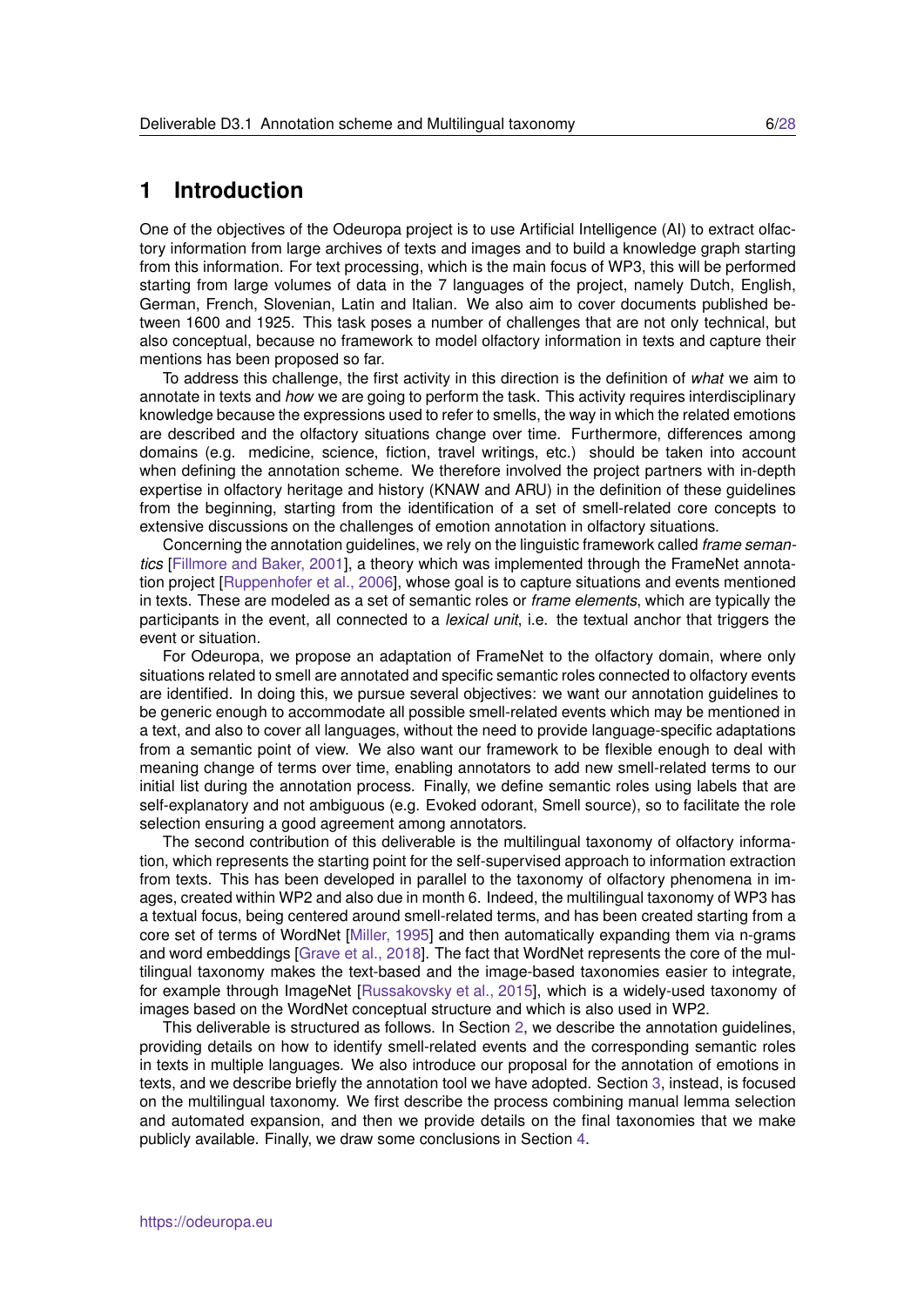# <span id="page-6-0"></span>**2 Annotation Guidelines**

In this section, we describe the two layers of annotations that we aim to add to texts in multiple languages, namely the *olfactory events* and the *emotions* they evoke. The two types of information are meant to be added in sequence: we will first ask annotators to identify olfactory events and their participants in texts, and then to mark whether the same text is connected with some emotions. We detail the two steps in Section [2.1](#page-6-1) and [2.2](#page-13-0) respectively.

### <span id="page-6-1"></span>**2.1 Annotation of Olfactory Events**

The scheme for the annotation of olfactory events and situations is inspired by FrameNet frame-work, whose goal is to annotate situations (or events) and its participants.<sup>[1](#page-6-3)</sup> In FrameNet, events and situations are so-called *frames*, which from a cognitive point of view, are defined as components of the internal model of the world that a language-user has created by interpreting his/her environment [\[Fillmore, 1976\]](#page-26-5). Frames are used as synonyms for schemata, semantic memory or scenarios, and represent the perceptual base of our knowledge that is necessary to understand the meaning of words. For example, the predicate 'marry' refers to a scenario where two partners get involved in some kind of social relationship.

According to frame semantics, a frame includes two main components: *lexical units* (LUs) and *frame elements* (FEs). The former are words, multiwords or idiomatic expressions that evoke a specific frame, while the latter are frame-specific semantic roles that, in case of verbal LUs, are usually realized by the syntactic dependents of the verb. For example, the *Commerce pay* frame includes as lexical units 'pay', 'payment', 'disburse', 'disbursement', 'shell out', and has the following frame elements: Buyer, Goods, Money, Rate, Seller. FrameNet includes few frames defined for smell-related lexical units. However, they make very fine-grained distinctions among similar situations, for example the *Perception active* and the *Perception experience* frames both include 'smell' as lexical unit, but distinguish between the intentional perception of an experience and the unintentional one. Since this distinction is not relevant for Odeuropa, we merge several smell-related frames into a single one, which we call *Olfactory event*.

#### <span id="page-6-2"></span>**2.1.1 Annotation of Lexical Units**

The *Olfactory event* frame is typically evoked by 'smell' words, i.e. terms (different for each language) that unambiguously evoke or describe an odor-related situation or event. Using the same terminology of FrameNet, smell words correspond to so-called lexical units. These include nouns, verbs, adverbs and adjectives. To create a list of smell words, we asked Odeuropa domain experts to prepare a list of possible lexical units for each language, which is reported in Table [1.](#page-8-0) This list can be further expanded or reduced after the first annotation tests. The **Other** category covers (ambiguous) smell words, that should be annotated only if they refer to a smell experience or an olfactory situation.

Each olfactory situation can be evoked only by one smell word. If more smell-related terms are present, they have to be annotated as different frame instances. If a smell word can correspond also to a frame element, it has to be annotated as a smell word if no other smell words are found in the sentence. Consider for example the following sentence:

The air in the room was mephitic.

The term 'mephitic' would be a quality, but since no other smell-word is present in the sentence, it is clearly this term that evokes the smell event, and it should therefore be marked as lexical unit (this is also part of the seed words listed in Table [1\)](#page-8-0).

If a text clearly describes an olfactory situation but smell words from the pre-defined list cannot be found, other terms can be considered as lexical units if they are used as near-synonyms of

<span id="page-6-3"></span><sup>1</sup>FrameNet annotation guidelines: <https://framenet2.icsi.berkeley.edu/docs/r1.5/book.pdf>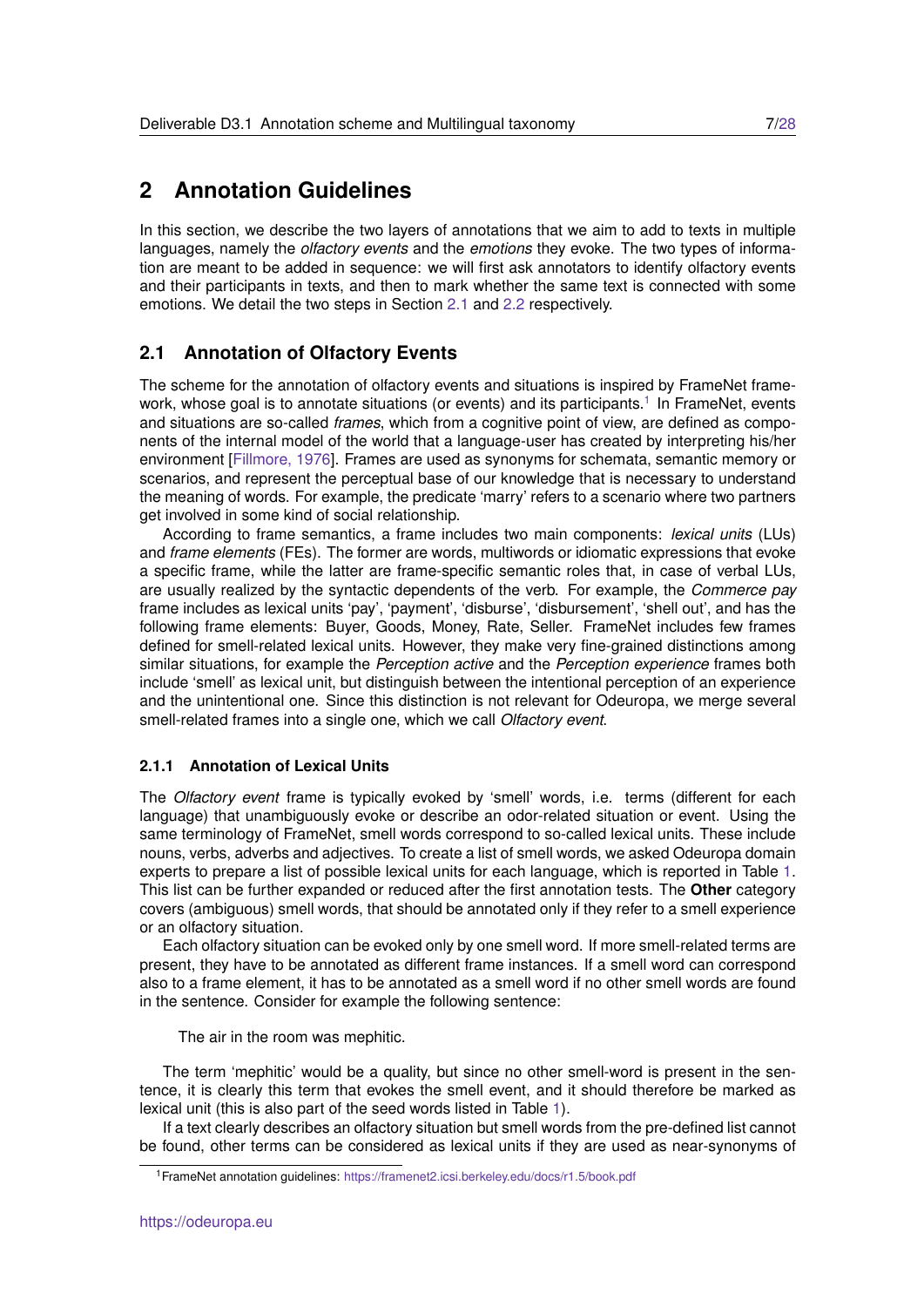'smell', even if out of context they may have another meaning. See for example 'composition', 'essence', 'perceive', etc.

#### <span id="page-7-0"></span>**2.1.2 Annotation of Frame Elements (FEs)**

Each odor-related event or situation is evoked by a smell-word but can involve one or more participants in the event, each having a specific role. These olfactory frame elements (i.e. semantic roles) have to be identified and annotated as well. The list of participants or semantic roles pertaining to an odour-related situation is the following. Note that the smell term is underlined, while the frame element is reported between brackets:

**Smell source**: the person, object or place that has a specific smell. It can also refer to (non)human/ object that produces an odour (e.g. plant, animal, perfume, human). This FE (between brackets) is the entity or phenomenon that the perceiver experiences through his or her senses.

**EN**: The waiter smelled [something] foul in the kitchen He carefully smelt [the soup] for any trace of poison The peaceful odour [of Mrs. Dillon] was prevalent in the hall of the house. The place was strongly scented [with lavender water]. **ITA:** Alfredo sentì improvvisamente un odor [di salami]. **FR:** O [fleurs] ! Que ton odeur éclate devant la bien-aimée **SLO**: Janez je zavohal [nekaj] čudnega v kuhinji. **NL**: [De kamer] stonk heel erg naar rook. **DE**: Daß diese [Falschheit und Tod] an den falschen Zeugen gerochen werden müsse.

**Odour carrier**: this FE corresponds to the carrier of an odor, which can be either an object (e.g. pomander, bottle of perfume, handkerchief) or atmospheric elements like wind and air. Note that the Odor carrier has a different role from the Source, since the Source produces an odour, while the Carrier carries a smell that is produced by something else (possibly unknown). A Carrier should be annotated only when there is a clear distinction w.r.t. the Source. When this distinction cannot be understood or inferred from the text, a Source label should be selected. This means that when an odour is described as coming generically from an object or entity and it is not specified or clear from the context whether the object or entity actually produced the odour it should be annotated as Source.

**EN**: [An Egyptian gale] came rushing upon me, impregnated with pestilential vapours.

- The pomanderl emitted a smell of musk. $<sup>2</sup>$  $<sup>2</sup>$  $<sup>2</sup>$ </sup>
- **ITA**: Il veleno esalava l'anima perversa nel profumo bizzarro che riempiva [l'aria]
- **FR**: [L'air] était embaumé du parfum qu'elles exhalent sur le soir

**SLO**: [Veter] je po soseski širil voni pokošene trave.

**NL**: [De bloemen] geurden heerlijk zoet in ons huis

**DE**: Wiederumb wenn [die Luft] unten frey durchstreichen kan / so führet sie die Dünste / welche aus dem Unflat von unten aufsteigen / und den Gestanck verursachen / mit sich weg.

**Quality**: This is a quality associated with a smell and used to describe it. For example rancid, fresh, etc. This is typically expressed by qualitative adjectives. It is often preceded by an intensifier such as "very, really". The intensifier has to be annotated with the related adjective in the same span. Qualities include intensity (not perceptible, weak, distinct, strong), volume / reach (far reaching), duration (lasting, permanent), state (old, deteriorated), character (humid, dry, garlicky,

<span id="page-7-1"></span><sup>2</sup> In this example 'of musk' would be Source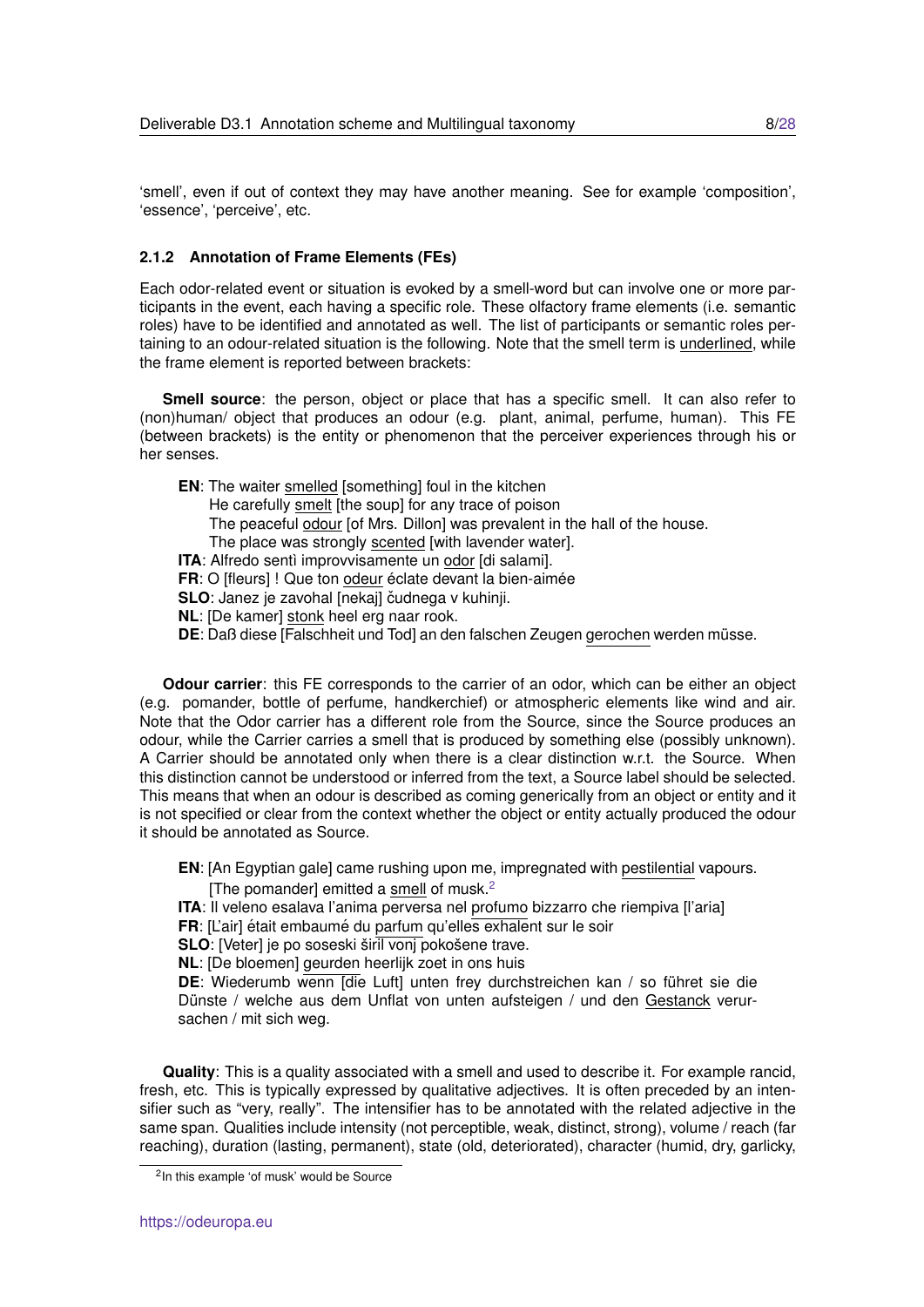| English                                                                                                                                                                                                                                                                                                                                                                                                                                                                                                                                                                                                                                                                                                                                                                                                                                                                                                                                        |
|------------------------------------------------------------------------------------------------------------------------------------------------------------------------------------------------------------------------------------------------------------------------------------------------------------------------------------------------------------------------------------------------------------------------------------------------------------------------------------------------------------------------------------------------------------------------------------------------------------------------------------------------------------------------------------------------------------------------------------------------------------------------------------------------------------------------------------------------------------------------------------------------------------------------------------------------|
| Nouns: stink, scent, scents, smell, smells, odour, odor, odours, odors, stench, reek, aroma, aromas, aromatic, whiff, foetor, fetor,<br>fragrance, musk, rankness, redolence, pong, pungency, niff, deodorant, olfaction<br>Verbs: smelling, smelled, reeked, sniff, sniffed, sniffing, whiffed, fragrance, deodorized, deodorizing, snuffing, snuffed<br>Adjectives: stinking, stank, stunk, scented, odourless, odoriferous, odorous, malodorous, reeking, aromatic, whiffy, fetid, foetid, fra-                                                                                                                                                                                                                                                                                                                                                                                                                                             |
| grant, fragranced, redolent, frowzy, frowsy, pungent, funky, musty, niffy, unscented, scentless, deodorized, noisome, smelly, mephitic,<br>olfactory                                                                                                                                                                                                                                                                                                                                                                                                                                                                                                                                                                                                                                                                                                                                                                                           |
| Adverbs: musky, pungently                                                                                                                                                                                                                                                                                                                                                                                                                                                                                                                                                                                                                                                                                                                                                                                                                                                                                                                      |
| Other: atmosphere, essence, putrid.                                                                                                                                                                                                                                                                                                                                                                                                                                                                                                                                                                                                                                                                                                                                                                                                                                                                                                            |
| <b>Dutch</b>                                                                                                                                                                                                                                                                                                                                                                                                                                                                                                                                                                                                                                                                                                                                                                                                                                                                                                                                   |
| Nouns: Aroma, Damp, Geur, Geurigheid, Geurstof, Geurtje, Luchtje, Miasma, Mufheid, Odeur, Parfum, Parfumerie, Reuck, Reuk,<br>Reukeloosheid, Reukerij, Reukje, Reukorgaan, Reukstof, Reukwater, Reukwerk, Reukzin, Riecking, Ruiker, Snuf, Stank, Stinkbok,<br>Stinker, Stinkerd, Stinkgat, Stinknest, Vunsheid, Waesem, Walm, Deodorisatie<br>Verbs: Aromatiseren, Deodoriseren, Geuren, Meuren, Neuzen, Ontgeuren, Opsnuiven, Parfumeren, Rieken, Ruiken, Snuffelen,<br>Stinken, Uitwasemen, Vervliegen, Wasemen, Zwemen                                                                                                                                                                                                                                                                                                                                                                                                                     |
| Adjectives: Aromatisch, Balsemachtig, Balsemiek, Geparfumeerd, Geurig, Geurloos, Heumig, Hommig, Hummig, Muf, Muffig,<br>Neuswijze, Onwelriekend, Penetrant, Pisachtig, Reukloos, Riekelijk, Ruikbaar, Schimmelig, Soetgeurig, Soetreukig, Stankloos,<br>Stankverdrijvend, Stankwerend, Stinkend, Stinkerig, Vervliegend, Vuns, Weeïg, Welriekend, Zwavelig<br>Adverbs: neusgierig, neuswijs, neuswijsheid, reuklustig, welgeneusd                                                                                                                                                                                                                                                                                                                                                                                                                                                                                                             |
| Kinds of smell: aardgeur, aardlucht, aardreuk, aaslucht, ademlucht, ambergeur, amberlucht, amberreuk, anijsgeur, balsemgeur,<br>balsemlucht, bosgeur, braadgeur, braadlucht, brandlucht, brandreuk, dennenlucht, gaslucht, gasreuk, graflucht, harslucht, houtlucht,<br>huim, lijklucht, meur, modderlucht, muf, muskusgeur, muskusreuk, pestlucht, roetlucht, rooklucht, rotlucht, rozengeur, wierookgeur,<br>wierookwalm, wierookwolk, wijnreuk, zweetlucht, pekgeur, pikreuk (and anything ending with -geur or -reuk).                                                                                                                                                                                                                                                                                                                                                                                                                     |
| Italian                                                                                                                                                                                                                                                                                                                                                                                                                                                                                                                                                                                                                                                                                                                                                                                                                                                                                                                                        |
| Nouns: lezzo, morbo, putidore, fiatore, puzzo, puzza, fetore, miasma, putrefazione, effluvio, esalazione, estratto, odore, aroma,<br>olezzo, fragranza, profumo, aulimento, odoramento, afrore, tanfo, tanfata, zaffata<br>Verbs: odorare, puzzare, profumare, deodorare, odorizzare, aromatizzare, fiutare, annusare, nasare, olezzare, ammorbare,<br>appestare, impestare, impuzzare, impuzzire, impuzzolentire, impuzzolire, intanfare<br>Adjectives: puzzolente, fetente, fetido, deodorizzato, putrefatto, odorato, odoroso, odorifero, aromatizzato, profumante, profumato,<br>suave, soave, olfattivo, olfattorio, maleodorante, aromatico, pestilenziale, puzzoso, fragrante<br>Adverbs: profumatamente, odorosamente<br>Other: essenza, atmosfera, sentire                                                                                                                                                                            |
| Latin                                                                                                                                                                                                                                                                                                                                                                                                                                                                                                                                                                                                                                                                                                                                                                                                                                                                                                                                          |
| Nouns: fetor, graveolentia, mephitis, putor, virus, fumus, nidor, odor, odoratio, odoratus, olfactus, spiritus, aura, fragrantia, beneolentia,<br>suaveolentia, aroma, oleo, praeoleo<br>Verbs: olfacio, odefacio, odoror, sentio, feteo, peroleo, puteo, fragro, oboleo, oleo, praeoleo, redoleo, sapio, olfacio, exhalo, halo, spiro,<br>inodoro, odoro, suffio, vaporo<br>Adjectives: fetidus, graveolens, rancidus, rancens, puter, putidus, virosus, olens, olidus, beneolens, fragrans, odorarius, odoratus,<br>odorifer, odorus, radolens                                                                                                                                                                                                                                                                                                                                                                                               |
| French                                                                                                                                                                                                                                                                                                                                                                                                                                                                                                                                                                                                                                                                                                                                                                                                                                                                                                                                         |
| Nouns: puanteur, flair, odeur, odorat, parfum, arôme, déodorant, nez, narine, gaz, baume, senteur, fragrance, musc, senteur, aigreur,<br>olfaction, odorat, effluve, exhalaison, fumet, relent, pestilence, fétidité, remugle<br>Verbs: puer, flairer, exhalter, odoriser, renifler, schlinguer, chlinguer, empester, parfumer, désodoriser, humer, renifler, embaumer<br>Adjectives: puant, odorant, fétide, aromatique, olfactif, odorifère, odoriférant, nasal, pestilentiel, infect, malodorant, parfumé, inodore,<br>piquant, désodorisé, méphitique, olfactif, empesté, infect, nauséabond<br>Other: émanation, bouquet (about wine), sentir, sniffer, dégoûtant, dégoutant, écoeurant, percevoir                                                                                                                                                                                                                                        |
| German                                                                                                                                                                                                                                                                                                                                                                                                                                                                                                                                                                                                                                                                                                                                                                                                                                                                                                                                         |
| Nouns: Geruch, Gestank, Aroma, Parfum, Parfüm, Parfümöl, Duft, Dampf, Dunst, Duftstoff, Riechwasser, Duftwasser, Riechorgan,<br>Geruchsorgan, Nase, Riechstoff, Aromastoff, Riechwasser, Duftwasser, Riecher, Qualm, Zigarettenqualm Anything ending on -geruch<br>/-gestank/-duft                                                                                                                                                                                                                                                                                                                                                                                                                                                                                                                                                                                                                                                             |
| Verbs: aromatisieren, riechen, stinken, schnüffeln, schnuppern, beschnuppern, parfümieren, ausdünsten, duften, qualmen, einatmen,<br>inhalieren, ausdünsten, exhalieren, verfliegen, verdampfen, evaporieren, sich verflüchtigen<br>Adjectives: parfümiert, olfaktorisch, wohlriechend, stinkend, duftend, riechend, muffig, modrig, aromatisch, blumig, geruchlos, pene-<br>trant, durchdringend, schimmlig, schimmelig Anything ending on -duft / - duftig / -riechend                                                                                                                                                                                                                                                                                                                                                                                                                                                                       |
| Kinds of smell: Aasgestank, Abgasgeruch, alkoholisch, angebrannt, angenehm, anregend, Apfelduft, beißend, Babygeruch, blu-<br>mig, brennend, durchdringend, dominant, ekelerregend, ekelhaft, erdig, erfrischend, erregend, fade, faul, frisch, fruchtig, harzduftend,<br>harzig, herb, herbstlich, holzig, intensiv, kamillig, käsig, klinisch, ländlich, Lavendelduft, Lebkuchenduft, ledrig, Leichengeruch, Le-<br>ichengestank, metallisch, mild, minzig, mosig, Moschusgeruch, muffig, muffelig, nussig, Pfefferminzgeruch, pilzig, Puderduft, ranzig,<br>rauchig, Regengeruch, salbeiartig, salzig, Sandelholzduft, säuerlich, schal, schwefelig, schweißig, Schweißfußgeruch, sommerlich,<br>schwer, seifig, staubig, stechend, steril, stickig, streng, süßlich, Tabakgeruch, unangenehm, Uringeruch, verbrannt, verfault, Viehges-<br>tank, Weihrauchduft, Wundgestank, würzig, zimtig, zitronig. Anything ending on - duft / -geruch |
| Slovenian<br>Nouns: vonj, smrad, duh, voh, vonjava, dišava, umetna dišava, parfum, aroma, dišavina, priduh, vzduh, aromatičnost, pookus,<br>pikantnost, zatohlost, deodorant, dezodorant, zadah, zaudarjanje<br>Verbs: smrdeti, zaudarjati, dišati, zadišati, zavonjati, zadehteti, zaduhteti, vohati, duhati, vonjati, ovohati<br>Adjectives: gnil, smrdljiv, smrdeč, umazan, usmrajen, prijeten, dišeč, aromatičen, dišaven, zaudarjajoč, postan, zatohel, opojen, brez<br>vonja, vohalen, žaltav, strupen, toksičen, ogaben, oster, pikanten, vohalen, odišavljen<br>Other: plesniv, pokvarjen, zadušljiv, zadušen, čuten, zavdajati, buket                                                                                                                                                                                                                                                                                                 |

<span id="page-8-0"></span>Table 1: Initial list of possible lexical units for each project language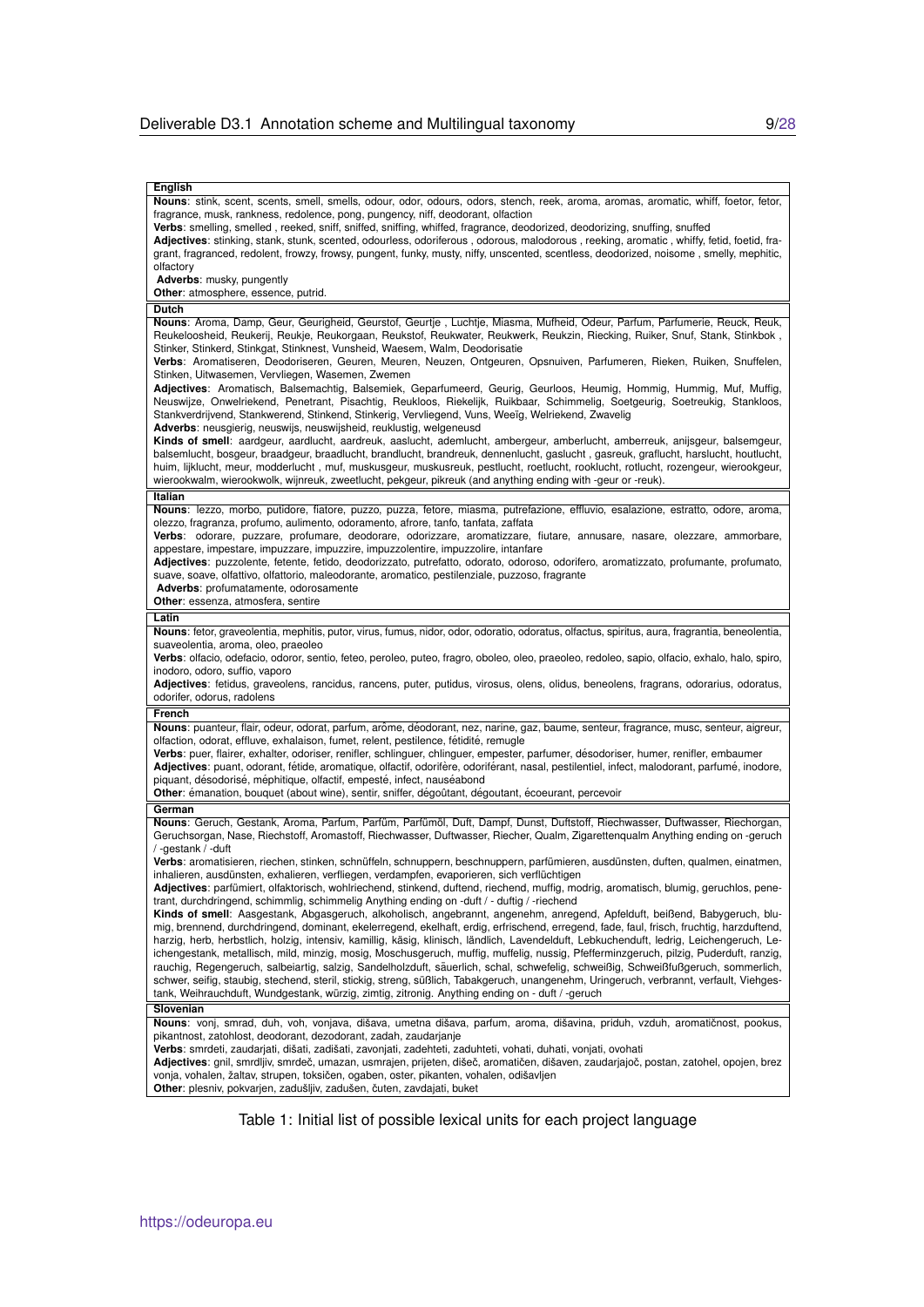fruity, woody), hedonic characteristics (malodorous, aromatic, healthy). For specific cases where a perfume is described and is referred to with a proper name, such name is also annotated as Quality (see example 4 below):

**EN**: The coffee had a [pungent] smell

The waiter smelled something [foul] in the kitchen [Pleasing to Western noses]

[Two Jubilaeum] scents

It was filled with an odour [hard to conceive]

**ITA**: Aleggiava nell'aria un profumo [tenue]

**FR**: Son parfum est en même tems si [fort] & si [agréable]

**SLO**: [Sveži vonj] vrtnic jo je spremljal, kamorkoli je šla.

**NL**: Durians hebben een [sterke], [ranke] geur die de buitenste schil doordringt.

**DE**: So z. B. erzählt Pausanias,nter den Phocaern die Ozolen, eingeborne Völker von

Lokris, wegen der Eigenheit der Luft [durchaus übel] riechen.

**Perceiver**: The being that perceives an odour, who has a perceptual experience, not necessarily on purpose. The perceiver is mostly a person or an animate entity. The perceiver can also be expressed by mentioning the perceptive organ (e.g. nose, nostrils, nerves) used in the olfactory experience

**EN**: The olfactory [nerves of women of quality] are amazingly tender.

They have the old smell which [to me] would bring back Knole.

[The waiter] smelled the milk to see if it was fresh

**ITA:** [Alfredo] sentì improvvisamente un odor di salami.

**FR**: Car [je] sentais l'odeur de l'huile et du suif qui m'infectait

**SLO**: Puloverii iz omare so [mi] še vedno dišali po babici.

**NL**: [Diana] rook de rat.

**DE**: [Cap. Antonius] ziehet seine Armee weil [er] des Julius Caesars todt nicht gerochen.

Note for English annotation: Attention should be paid to the difference between "She smelled like a flower" and "She smelled an intense odour of wine". In the first case, "She" is the Smell source of the smell, in the second case "She" is the Perceiver. To distinguish between the two senses in English it is important to note the different constructions: PERSON smell like vs. PER-SON smell OBJECT.

**Evoked Odorant**: This frame element describes the object, place or similar that is evoked by the odour, even if it is not visible in the scene. In English, this is often part of a comparison or similarity using the verb "to smell" and introduced by "like". Evoked Odorants also include situations, recollections or abstract concepts that are evoked in the Perceiver's mind by smelling an odour.

**EN:** He smells *like flowersl*.

I have no desire to reek [like the floor of a florist's stall] Odour [of sanctity]

**ITA**: Andando alla posta, trovai una lettera profumata [come una scatola di canfora]. **FR:** ...cette odeur qu'il croit être, mais que cette manière d'être lui est occasionée par l'impression de quelque objet extérieur, de quelque [fleur], par exemple

SLO: Iz čajnika je dišalo [kot da bi bila na cvetočem vrtu].

**NL**: De geur [van roestig ijzer].

**DE**: Zu andern Eigenheiten meiner Natur gehört auch die, daß mein Fleisch bisweilen [wie Schwefel und Weihrauch] riecht.

In some cases, there is no linguistic evidence that a frame element is an *Evoked Odorant* and not an *Smell source*. The former is usually evoked in the mind of the perceiver, often as a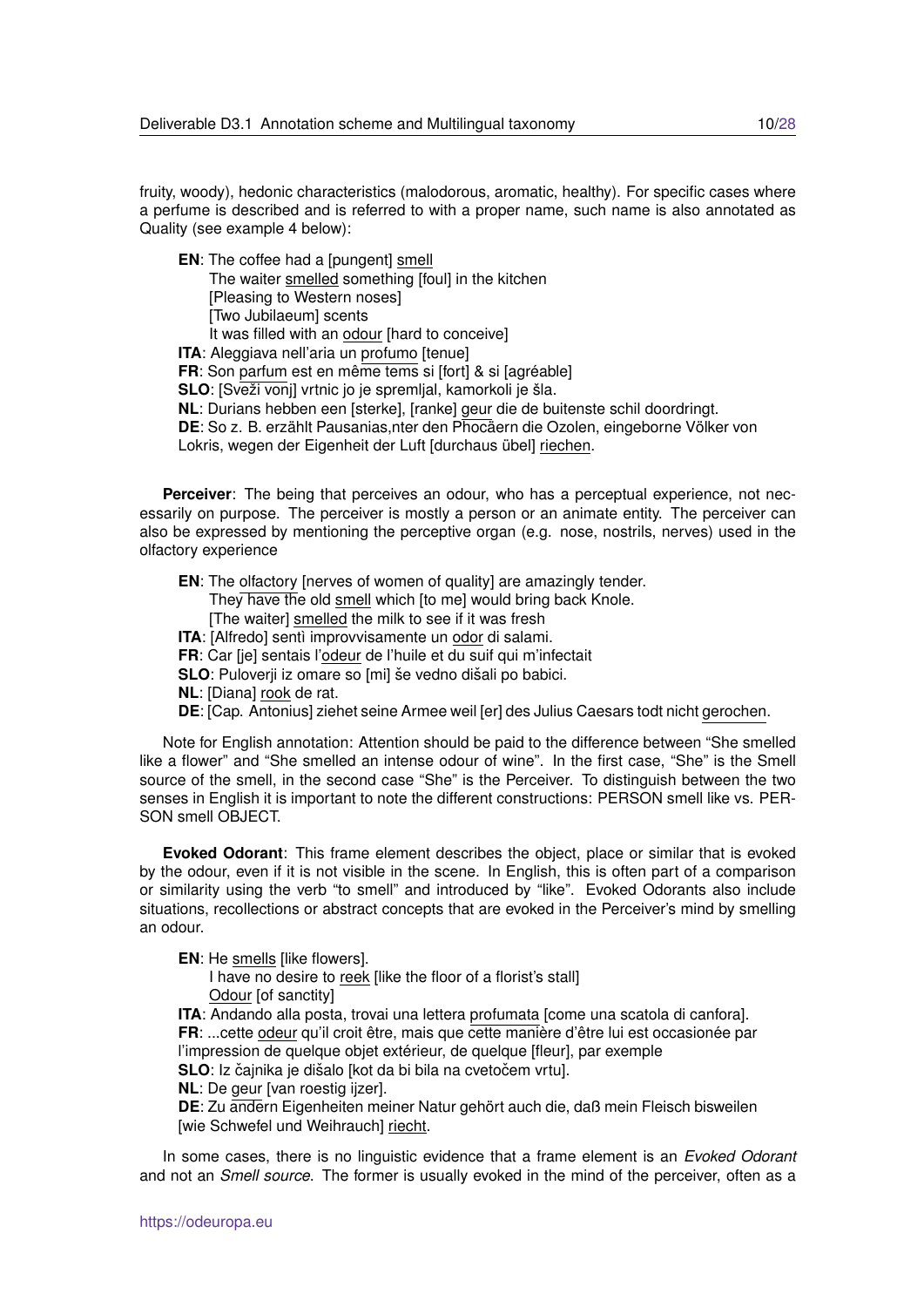recollection of past experiences, while the latter is the actual entity emitting an odour. In these cases, annotators need to interpret the whole sentence and infer if the smell source is real or only evoked, as in the following example where 'nothing but painted paper and tinsel' would be Odour source:

The horrid stench [of the leek] was composed of nothing but painted paper and tinsel.

**Location**: This frame element describes the location where the smell event takes place. Locations can include both named places (for example names of cities) and common nouns describing locations such as garden, street, kitchen, cliffs, promenade, neighborhoods, etc. Similar to the annotation of Odour Carrier, Locations are to be marked only when they are different from the Smell source. Otherwise, if it is not possible to distinguish whether a place produces a smell or is just impregnated by it, the more generic Smell source label is preferred.

**EN**: [In Venice] the canals have an offensive smell.

The peaceful odour of Mrs. Dillon was prevalent [in the hall of the house].

[The place] was strongly scented with lavender water.

**ITA**: [Sulla terrazza] alitava una frescura impregnata di selvaggi profumi campestri.

**FR:** Une puanteur dangereuse qui s'exhaloit [des canaux dont la ville étoit traversée] en a fait diminuer le nombre

**SLO**: Vonj po volnenih odejah je prevladoval [v vseh prostorih graščine.]

**NL**: De bloemen geurden heerlijk zoet [in ons huis].

**DE**: Dann je mehr die groben eingesaltzene Fische stincken (wie es denn offt wegen mangel des Saltzes / so sie daran sparen / geschiehet) je lieber jhn mancher käufft / dahero kan man [jhren Fischmarckt] ehe riechen / als man jhn sihet oder betritt.

Example of annotation of a place as Source:

They kneel on the wet flags of this foetid [cave] $_{Source}$ .

**Time**: an expression describing when the smelling event occurred. It includes expressions of duration, frequency and point(s) or period(s) of time.

**EN**: [In Summer] the city was inundated with a pungent fish smell.

[By day] they have little or no smell except in rainy weather, but [in the evening] they are delightfully fragrant.

**ITA**: [Due sere dopo], sulla terrazza alitava una frescura impregnata di selvaggi profumi campestri.

FR: L'air était embaumé du parfum qu'elles exhalent [sur le soir]

**SLO**: [V času njegovega vladanja] se je od gradu širil vonj po razpadajočih truplih.

**NL**: Die geur is precies hetzelfde als [pakweg veertig jaar gelee].

**DE**: Wann der Zunder [Tag und Nacht] in Essig geleget / und dann wieder abtrocknet wird / soll er gar wenig riechen

**Circumstances**: This frame element describes the state of the world under which the smell event takes place. Note that this does not include places and temporal expressions, which should be annotated as Location and Time respectively. The role can describe causal implications that lead to or influence the smell event. Circumstances may also describe bigger events that include the smell event, for example historical (named) events. Annotators should first try to assign to the FE a Time or Location role and, only if it does not apply to the specific case, resort to Circumstances.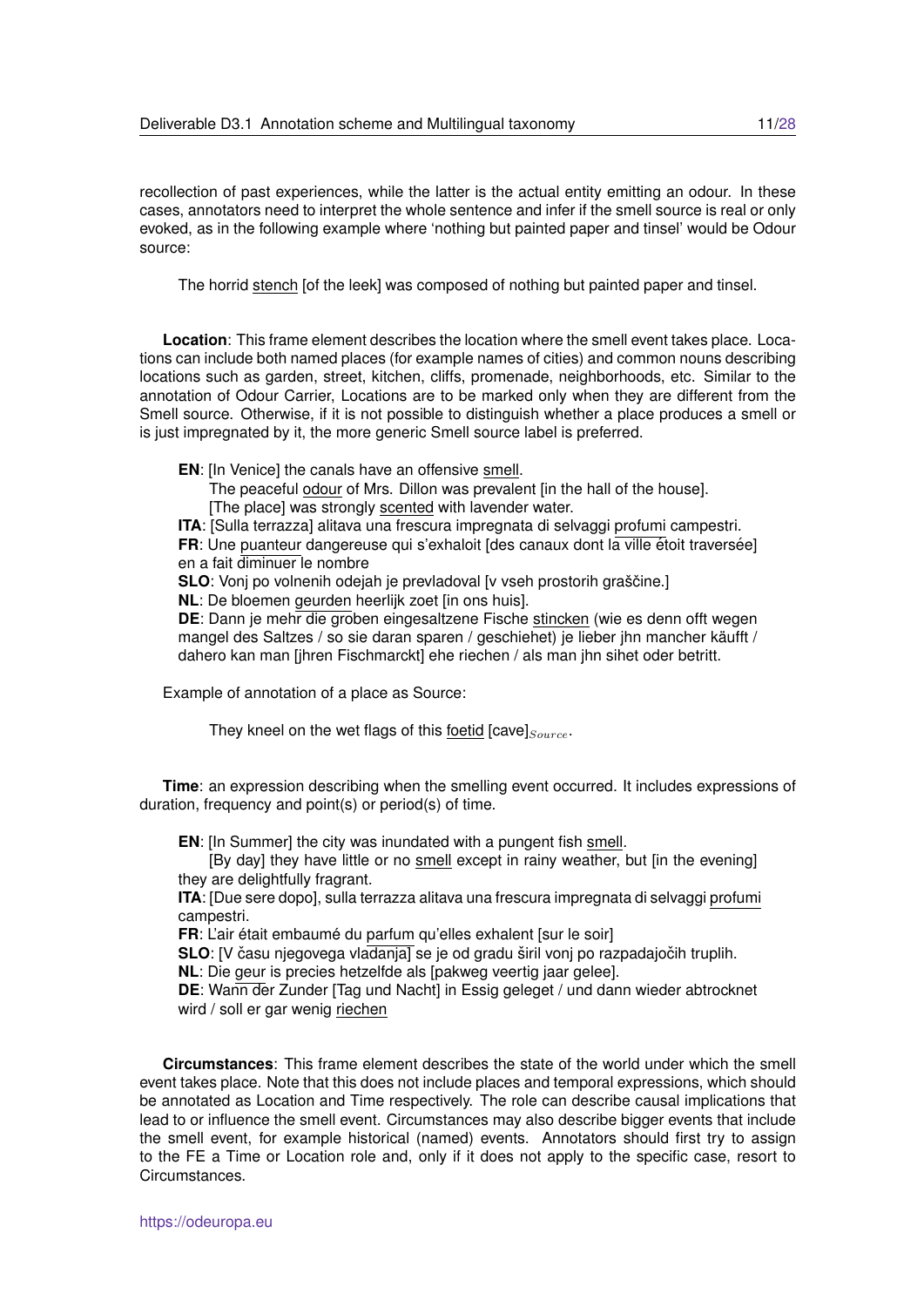**EN**: [The alteration] it made in him would sometimes fill the room with a musty scent [At high heat] the smell of mud was pungent.

**ITA**: [Nel mio dolore], le soffiavo in volto una ondata di profumo.

**FR**: On I'y emploie à parfumer les habits, et même [dans les grandes occasions]

**SLO**: [Pod velikim pritiskom] začne tvarina oddajati toksični strup.

**NL**: [Zodra mijn vader terugkwam], rook hij die vreemde geur.

**DE**: Wann der Zunder Tag und Nacht [in Essig geleget / und dann wieder abtrocknet wird] / soll er gar wenig riechen.

**Effect**: This frame element describes an effect or reaction caused by the smell. This can include entire sentences or clauses describing another event, that is not necessarily a smell event. This can include also the description of emotions triggered in the Perceiver by the smell event.

**EN**: The smell of mud was in my nostrils, [the high stillness of primeval forest was before my eyes].

ITA: Al grave odore di solfo, ai densi volumi di fumo [le donne e i più timidi cominciarono a fuggire].

FR: les plus gros arbres ont été tellement perfumés que [les oiseaux les moins délicats ne s'y reposoient plus]

**SLO**: Zavohal sem sveži kruh [in pred očmi so se mi odvrteli prizori iz otroštva.] **NL**: De indringende geur van bladaarde [verdreef de andere geuren].

**DE**: Ich habe einen Jacobiner-Mönch von Edelen Geschlechte zu Venedig gekennet / wenn er eine Rosen roch / oder von ferne ihr gewahr wurde / [ward ihme das Hertze matt / und fiel ohnmächtig zur Erden] / daß er / wie todt / blieb liegen.

Each semantic role may be present or not, or be expressed through multiple instances, if they appear separately in the text. For example, in the following sentence both "the excrements of animals" and "their sweat" are to be labeled as *Smell source*. However, if the elements corresponding to a FE are included in a list of consecutive elements, they can be annotated as a single frame element without splitting the elements in the list.

Usually, [the excrements of animals] $_{Smell\_source}$ , and in particular [their sweat] $_{Smell\_source}$ , are faetid.

For an olfactory event to be present, however, at least a smell word should be annotated.

#### <span id="page-11-0"></span>**2.1.3 Annotation Conventions**

Following FrameNet annotation practice, we annotate whole constituents that realize frame elements relative to our smell words, rather than just tagging the head words of these constituents. That is, we work with a phrase structure grammar, rather than a dependency grammar. A consequence of this is that many frame element labels cover words that have no direct relation of their own to the target, but only to the head of their constituent. For instance, when a frame element is expressed by a noun which takes adjectival, prepositional or clausal complements or which is modified by such elements, these complements and modifiers are included in the frame element tag. This means also that, when a frame element is expressed by a noun phrase, also articles at the beginning of the phrase are labeled (see below example 1). The same holds with prepositions at the beginning of a prepositional phrase (example 2). When a frame element includes a relative clause, the latter is annotated as well.

Usually, [the excrements of animals] $_{Smell\_source}$  are faetid. The peaceful odour of Mrs. Dillon was prevalent [in the hall of the house] $_{Location}$ .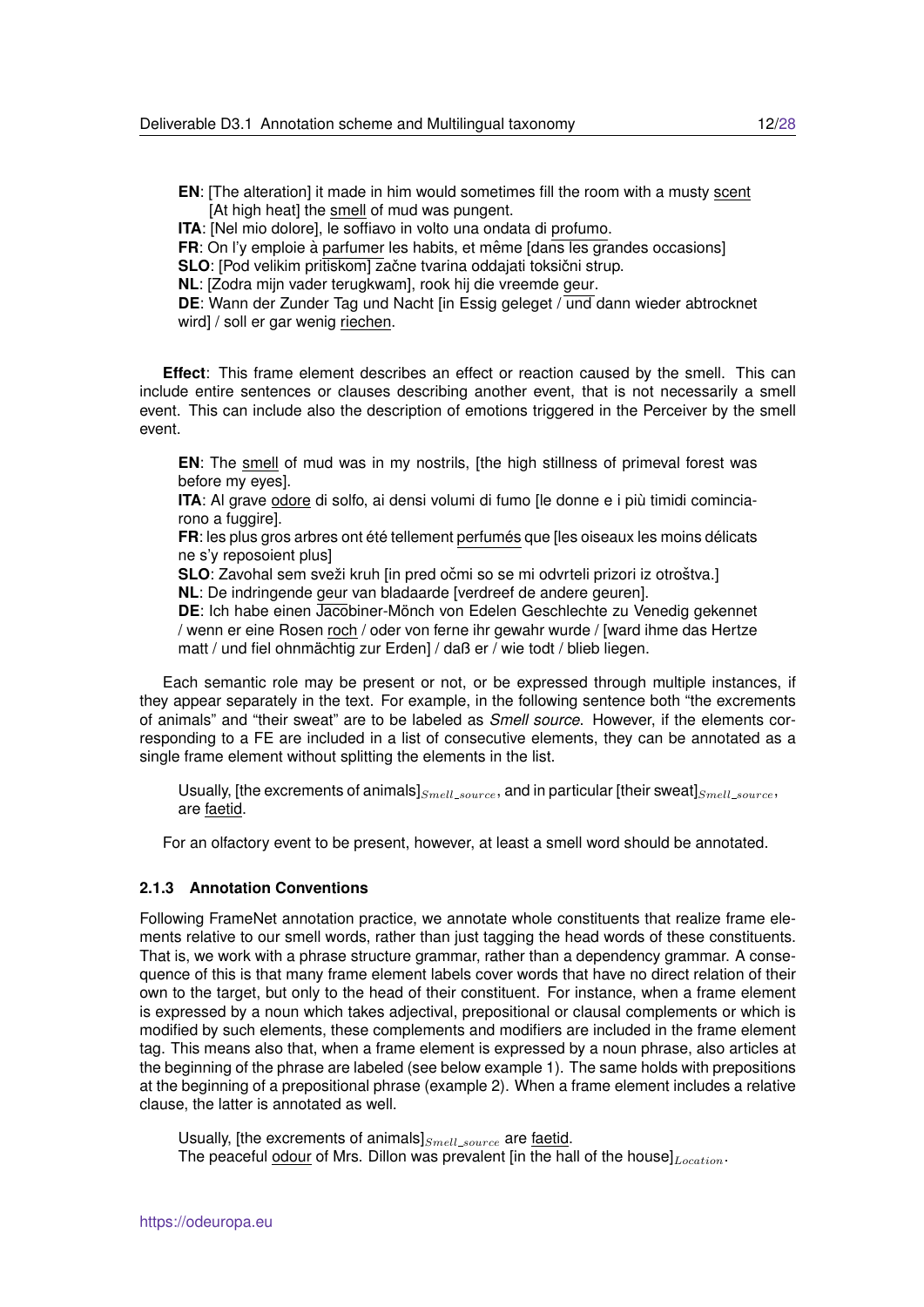In some cases, the same FE label appears multiple times relative to a given target. This can apply to two cases: *i)* multiple separate instances of the same frame element, for example when several Smell sources are mentioned for the same smell event; *ii)* a single instance of a frame element, which is realized in two discontinuous pieces rather than as a single constituent. The cases of discontinuous FEs are particularly frequent in languages that foresee separable terms, for example German split verbs. Both segments have to be annotated and tagged with the same label, and a relation has to be specified going from the peripheral elements to the head of the constituent. For example, in case of separable verbs, a connection should go from the suffix to the main (conjugated) verb. For cases pertaining to *i)*, instead, the same FE label can be assigned to different text segments.

Concerning negated events or texts describing the lack of smell events, we annotate them as if they were standard smell events. This is because we are interested in understanding how smells (or a lack thereof) were described at scale and in extracting odor-related terminology, not so much in distinguishing whether a specific event description refers to the presence or absence of a smell. Therefore, the following examples would be annotated ignoring the presence of negation:

Surprisingly, [the lady in question]  $_{Perceiver}$  had not the [most powerful]  $_{Quality}$  scent [of the onion] $_{Smell\_source}$  [in her delicate nostrils] $_{Perceiver}$ . But the aroma cannot be described as [a floral emanation] $_{Evoked\_odorant}$ .

Since we are also interested in metaphorical use of smell-related expressions, we include them in our annotation. This decision is in line with past annotation efforts related to emotions in Dutch texts from 1600 to 1800: no distinction was made between the references to body parts or bodily processes in a literal and a metaphorical sense because such a distinction is often quite difficult to make in early modern texts, where expressions which we now consider to be metaphorical often had a quite material basis in humoral theories of the passions [\[Leemans et al., 2017\]](#page-26-6).

#### <span id="page-12-0"></span>**2.1.4 Deviations from FrameNet annotation**

In FrameNet only one relation type is foreseen, that is the relation connecting a lexical unit and the different frame elements. We consider this relation type to hold also for Odeuropa as the standard (unmarked) relation, which should go from each annotated frame element to the related smell word. This relation should be explicitly marked also via the annotation tool, so as to avoid ambiguities when several smell words are present in the same text passage (see Section [2.3](#page-16-0) for details). However, we introduce two additional relation types. One is used to mark discontinuous frame elements, roles that are expressed by two or more non contiguous strings. Through this relation, strings of text belonging to the same FE can be connected. We create a **Discontinuous** relation oriented towards the head or governor of the FE. For example, in the case of a separable verb, the relation will be directed from the prefix to the verb root.

The second relation type is **Anaphoric** and it is not present in FrameNet annotation. It was introduced to annotate cases where a frame element is a pronoun and its antecedent is mentioned in discourse (usually preceding the pronoun). In this case, we would annotate the pronoun as bearing a FE label (for example, *Smell source* or *Perceiver*) but we would also manually mark the string explicitly stating whom the pronoun refers to. To this purpose, the annotation would include the following steps:

- 1. Mark the pronoun with the FE label (for example *Perceiver*)
- 2. Mark the antecedent with the same FE label as the pronoun it resolves (for example, *Perceiver*)
- 3. Set a connection going from the antecedent to the pronoun and assign to the relation the *Anaphoric* label

This annotation is reported below with *Perceiver1* as the antecedent and *Perceiver2* as the pronoun. In the annotation tool, an arrow has to be set connecting the first to the second element, and the label *Anaphoric* should be selected.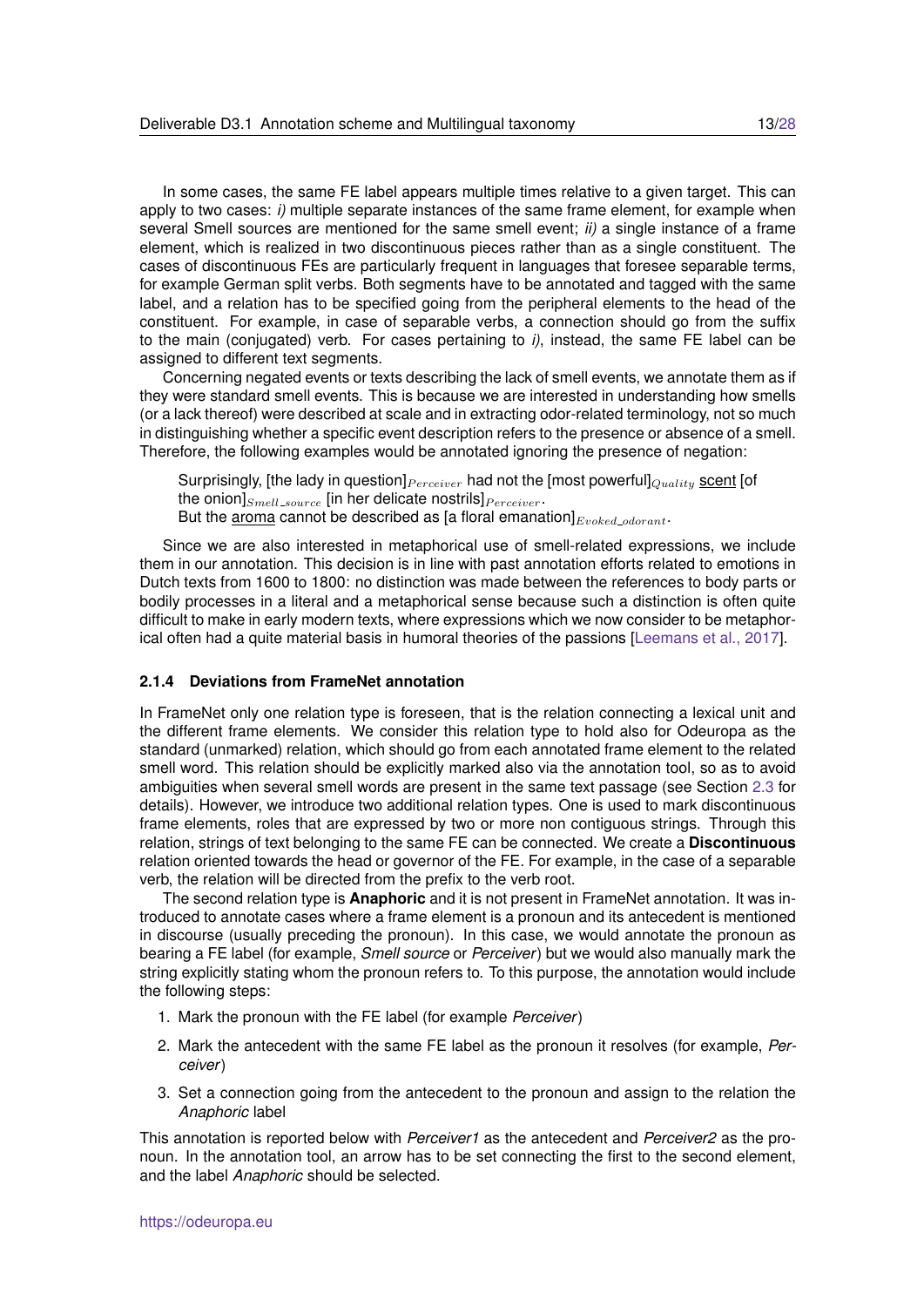There was no persuading [the lady in question] $P_{\text{erceiver}1}$  that [she] $P_{\text{erceiver}2}$  had the [most powerful] $_{Ouality}$  scent. He detected [persons of impure life] $_{Smell\_source1}$  by [their] $_{Smell\_source2}$  smell.

#### <span id="page-13-0"></span>**2.2 Annotation of Emotions**

Within WP3, task T3.4 concerns multilingual emotion recognition for olfactory information and focuses on extracting emotions related to smells and scents. One of the goals for this task is to develop methods that would enable analysis of differences in odor-related emotions between languages and over time. The results of this task will be used to enrich the Odeuropa knowledge graph.

For this first version of the emotion annotation guidelines, we will focus on basic emotions found in past literature. However, other approaches based on the analysis of 'feelings' rather than 'valence' or 'emotions' [\[Delplanque et al., 2017\]](#page-26-7) will be considered after the first annotation tests if the proposed repository of emotions turns out to insufficiently cover the olfactory domain or to yield low inter-annotator agreement.

In this task, the project partners combine a number of approaches and views on the emotion detection topic. In particular, we will rely on top-down approaches, based on opinions of historical and olfactory experts within the project, as well as a bottom-up methodology, based on datadriven results and machine learning. To enable the second approach, we first need to define an annotation scheme related to emotions, and then to manually annotate odor-related information in texts to validate such scheme and create a benchmark for the evaluation of automated emotion detection approaches.

The definition of annotation guidelines for this task is particularly challenging, because several frameworks to define emotion categories and hierarchies have been defined starting from Aristotle [\[Plamper, 2015\]](#page-27-4), and spanning the philosophical, scientific and even medical domains. Below we present an expert overview of the related work in the domain of emotion classification, which would lead us to the formalisation of the Odeuropa emotions annotation quidelines.

| <b>Passion</b> | <b>Aristotle</b> | <b>Stoa</b>  | <b>Descartes</b> |
|----------------|------------------|--------------|------------------|
| Envy           | Basic            |              |                  |
| Fear           | Basic            |              |                  |
| Desire         | Basic            | <b>Basic</b> | <b>Basic</b>     |
| Anger / wrath  | Basic            |              |                  |
| Sadness / pain |                  | <b>Basic</b> | Basic            |
| Hate           | Basic            |              | Basic            |
| Love           | Basic            |              | Basic            |
| Lust           |                  | Basic        |                  |
| Pity           | Basic            |              |                  |
| Fear           |                  | Basic        |                  |
| Joy            | Basic            |              | Basic            |

<span id="page-13-1"></span>

|  |  |  | Table 2: List of basic passions |
|--|--|--|---------------------------------|
|--|--|--|---------------------------------|

[\[Plamper, 2015\]](#page-27-4) gives an introduction to the topic. Historical emotion classifications usually list: Aristotle, Plato, Stoa, Galen, Augustine, Aquinas, Descartes, Spinoza, Hobbes, Lock, Shaftesbury, Hutcheson, Hume, Rousseau, Kant, Freud, and then jump to more modern classifications in anthropology, biology, psychology, neuroscience and computational linguistics. The author attempts to summarise the different historical perspectives on emotions/passions. One major issue is the fact that *emotion* both as a word and a concept of strong, inner feeling triggering action, materialised in the 18th-19th Century. In the early modern period *passions* were also perceived to come from outward-inward, and were connected to physical states by humor theory. This is important for Odeuropa since it indicates that smell and emotions are strongly connected (therefore historians like to use the word *affect* since it entails both embodiment and feeling) [\[Leemans et al., 2017\]](#page-26-6). Another issue is that emotions have been perceived as cognitive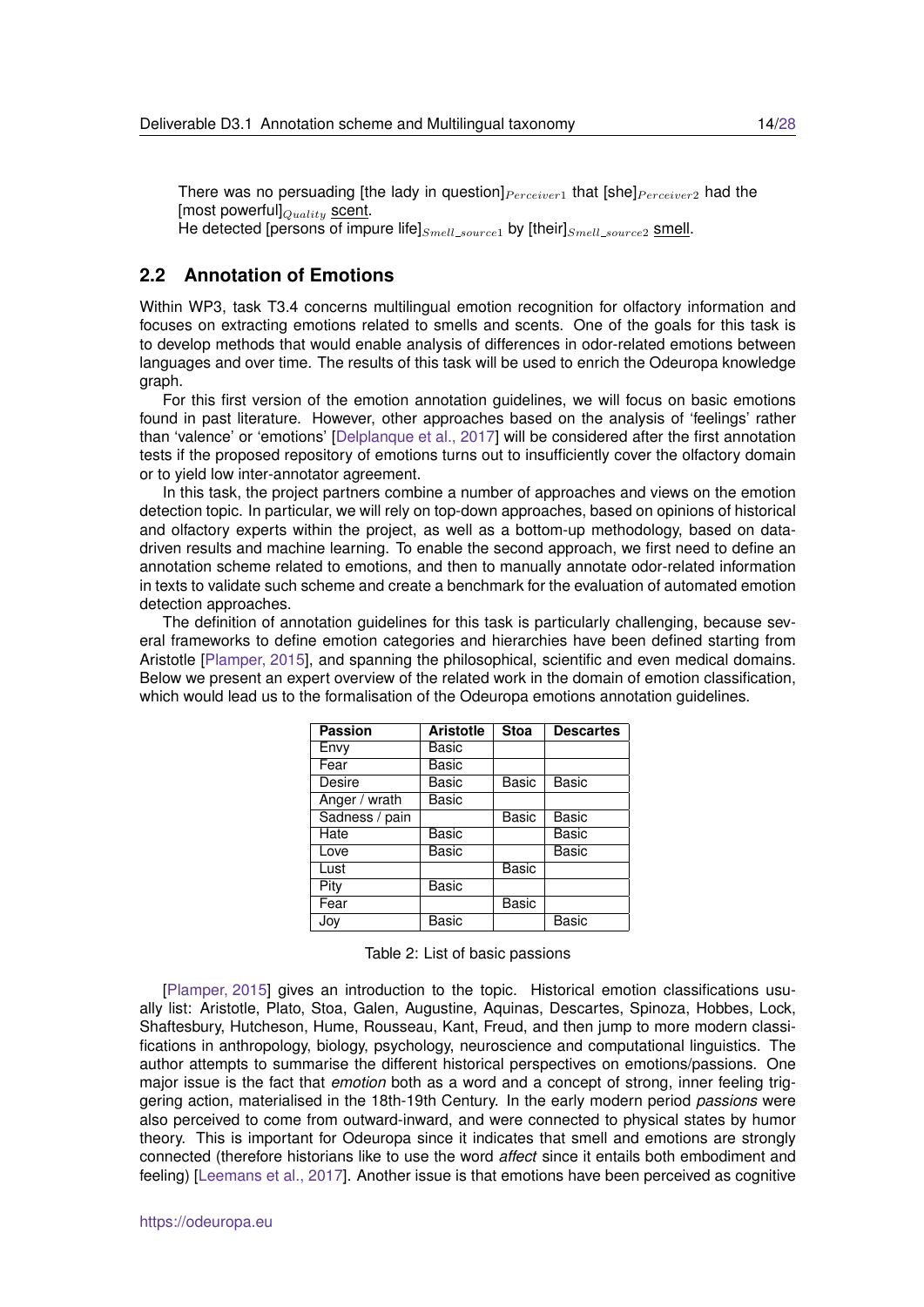instruments. Whereas we in our modern world have learned to tie smell to emotion and frame motion as opposite to cognition, early-modern thinkers would disagree. They would be of the opinion that smell and sentiments are both "ways of knowing", of assessing and valuing the world around us.

To classify emotions, philosophers and moral theorists of pre-modernity have organised emotions according to *positive* / *negative* (e.g. pain / pleasure), following Plato, and *intensity* / *duration*, following Aristotle. They also made lists of basic passions, from which other passions and feelings were derived, see for example Table [2](#page-13-1) where Aristotle's, Stoa's and Descartes' theories of basic passions are compared. Modern classification schemes have been developed along the same line, displaying the same kind of diversity. [\[Ortony and Turner, 1990\]](#page-27-5), for example, collated a wide range of research on identification of basic emotions (Table [3\)](#page-14-0).

| <b>Theorist</b>               | <b>Basic emotions</b>                                                                 |
|-------------------------------|---------------------------------------------------------------------------------------|
| Plutchik                      | Acceptance, anger, anticipation, disgust, joy, fear, sadness, surprise                |
| Arnold                        | Anger, aversion, courage, dejection, desire, despair, fear, hate, hope, love, sadness |
| Ekman, Friesen, and Ellsworth | Anger, disgust, fear, joy, sadness, surprise                                          |
| Gray                          | Rage and terror, anxiety, joy                                                         |
| Izard                         | Anger, contempt, disgust, distress, fear, guilt, interest, joy, shame, surprise       |
| James                         | Fear, grief, love, rage                                                               |
| McDougall                     | Anger, disgust, elation, fear, subjection, tender-emotion, wonder                     |
| Mowrer                        | Pain, pleasure                                                                        |
| Oatley and Johnson-Laird      | Anger, disgust, anxiety, happiness, sadness                                           |
| Panksepp                      | Expectancy, fear, rage, panic                                                         |
| <b>Tomkins</b>                | Anger, interest, contempt, disgust, distress, fear, joy, shame, surprise              |
| Watson                        | Fear, love, rage                                                                      |
| Weiner and Graham             | Happiness, sadness                                                                    |
| Frijda                        | Desire, happiness, interest, surprise, wonder, sorrow                                 |

<span id="page-14-0"></span>

|  |  |  | Table 3: Modern classification of basic passions |
|--|--|--|--------------------------------------------------|
|--|--|--|--------------------------------------------------|

Concerning data-driven approaches to emotion detection in texts, there have been several attempts to formalise them and to annotate texts accordingly. An overview of the most popular methods, highlighting the advances, challenges and opportunities, has been presented in [\[Acheampong et al., 2020\]](#page-25-0). The authors mention a number of datasets and models used in emotion detection, which we summarise in Table [4.](#page-15-0)

Taking into account the existing studies on emotion recognition and their historical perspective, Plutchik's wheel of emotions is investigated as an initial reference for emotion annotation in Odeuropa (Figure [1\)](#page-16-1). [\[Plutchik, 1980\]](#page-27-6) proposes a three-dimensional model that is a hybrid of both basic-complex categories and dimensional theories. It arranges emotions in circles where inner circles are more basic and outer circles more complex.

Our proposal for annotating Odeuropa texts would rely on the following main emotions, which are largely inspired by Plutchik's wheel but present some relevant changes:

- Joy (Ecstacy  $\rightarrow$  Joy  $\rightarrow$  Serenity)
- Fear (Terror  $\rightarrow$  Fear  $\rightarrow$  Apprehension)
- Surprise (Amazement  $\rightarrow$  Surprise  $\rightarrow$  Distraction)
- Sadness (Grief $\rightarrow$  Sadness  $\rightarrow$  Pensiveness)
- Disgust (Loathing  $\rightarrow$  Disgust  $\rightarrow$  Boredom)
- Anger (Rage  $\rightarrow$  Anger  $\rightarrow$  Annoyance)
- Desire
- Other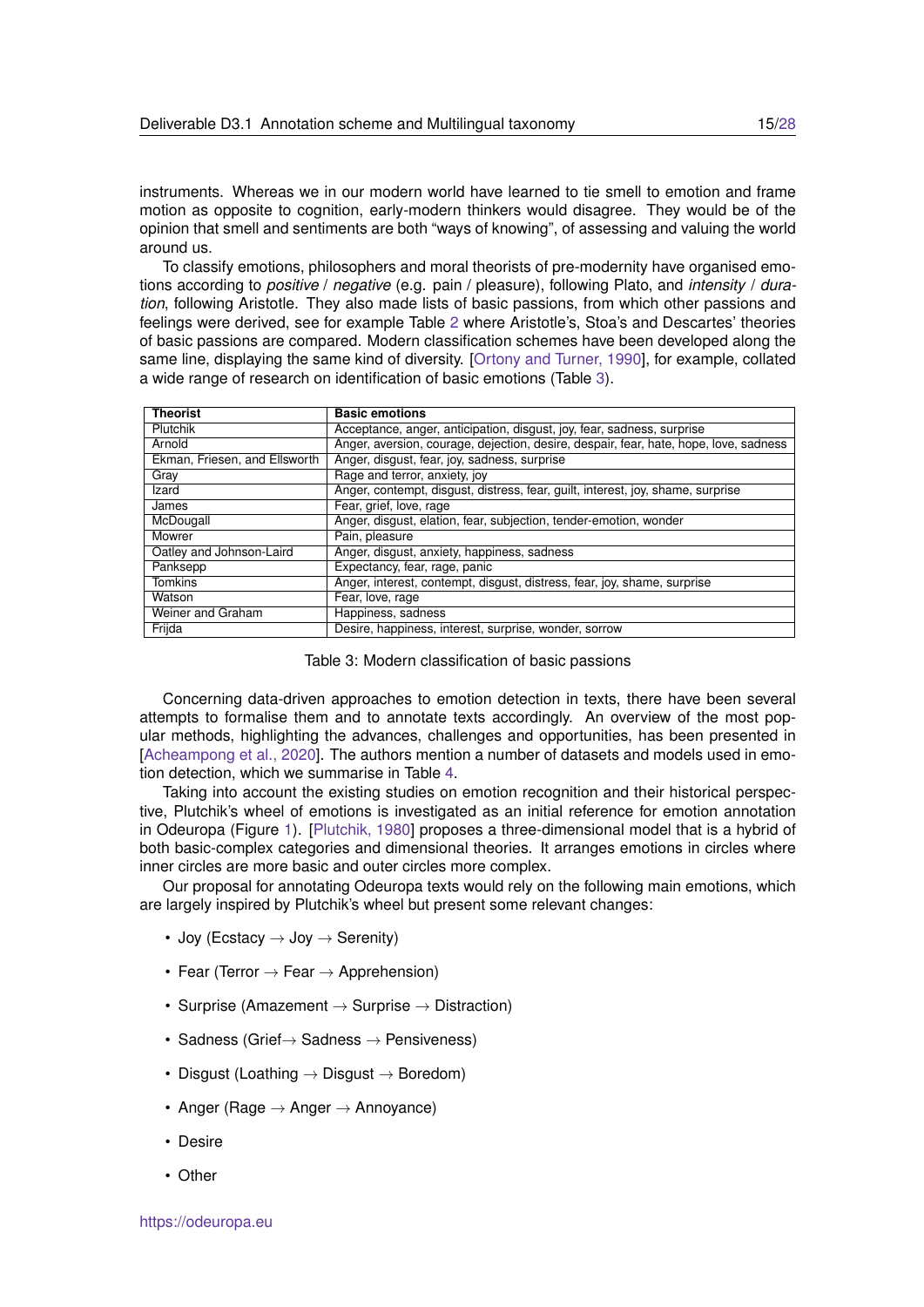| <b>Dataset</b>                         | <b>Features</b>                                                                                                                                                                                                      | <b>Emotion model</b> |
|----------------------------------------|----------------------------------------------------------------------------------------------------------------------------------------------------------------------------------------------------------------------|----------------------|
| <b>ISEAR</b>                           | Obtained from cross-cultural studies in 37 countries and contains<br>7665 sentences annotated for joy, sadness, fear, anger, quilt, dis-<br>qust and shame emotions                                                  | <b>Discrete</b>      |
| SemEval-2017, task 4                   | Data contains 1250 texts obtained from Tweets, News headlines,<br>Google News and other major newspapers. Annotated for Ek-<br>man's 6 basic emotions                                                                | <b>Discrete</b>      |
| Emobank                                | News headline, essays, blogs, newspapers, fiction, letters and<br>travel guides                                                                                                                                      | Dimensional          |
| WASSA-2017 Emotion Intensities(EmoInt) | Constructed from tweets and annotated for joy, sadness, fear,<br>and anger emotions                                                                                                                                  | <b>Discrete</b>      |
| Cecilia Ovesdotter Alm's Affect data   | Constructed from Tales and classified into angry, fearful, happy,<br>sad, disgusted and surprised emotions                                                                                                           | <b>Discrete</b>      |
| DailyDialog                            | Contains 13,118 Dialogues extracted from conversations and an-<br>notated for happiness, sadness, anger, disgust, fear, surprise,<br>and others                                                                      | <b>Discrete</b>      |
| CrowdFlower                            | Constructed from 39,740 tweets and annotated for thirteen emo-<br>tions                                                                                                                                              | <b>Discrete</b>      |
| Grounded emotions                      | Data constructed from 2,557 tweets and annotated for happy and<br>sad                                                                                                                                                | <b>Discrete</b>      |
| <b>Emotion Stimulus</b>                | Data developed from FrameNets' annotated data for emotion lex-<br>ical unit. Contains 1594 emotion-labeled sentences                                                                                                 | <b>Discrete</b>      |
| The Valence and Arousal dataset        | Built from 2,895 Facebook Posts                                                                                                                                                                                      | Dimensional          |
| MELD data                              | Obtained from dialogues and utterances in a Television Show<br>called Friends                                                                                                                                        | <b>Discrete</b>      |
| <b>Emotion Lines</b>                   | Obtained from dialogue in Friends TV Show and Facebook mes-<br>senger chats.                                                                                                                                         | <b>Discrete</b>      |
| SMILE dataset                          | Gathered from tweets about British Museum                                                                                                                                                                            | <b>Discrete</b>      |
| Dens Dataset                           | Data contains 9,710 passages extracted from online narratives<br>on wattpad and literature on project Gutenberg and classified<br>into joy, sadness, anger, fear, anticipation, surprise, love, disgust,<br>neutral. | <b>Discrete</b>      |
| <b>Aman Emotion Dataset</b>            | Constructed from blogposts                                                                                                                                                                                           | <b>Discrete</b>      |

#### <span id="page-15-0"></span>Table 4: Datasets Overview for Emotion Recognition Tasks from [\[Acheampong et al., 2020\]](#page-25-0)

According to domain experts, *Trust* and *Anticipation* are less relevant to the time period considered in Odeuropa. For the same reason, we add *Desire* and *Other*. The latter, in particular, is considered an open field for all feelings that are affect-loaded but cannot be tagged with any of the above emotions. This will be used to revise the basic emotion list, possibly also with affects, after the first annotation tests.

The process first foresees the identification of olfactory events and their annotation following the guidelines presented in Section [2.1.](#page-6-1) Then, for each olfactory event or situation, annotators are asked to add information on whether emotions are mentioned or involved in the event by adding one or more emotions from our list inspired by Plutchik. Emotions that are not related to olfactory events should not be annotated. No constraints on the extension of the text span to be annotated are set: emotions can refer to single words or expressions, or even entire text passages. Also, multiple emotions can be associated with the same text span.

We expect that emotions are mostly expressed as 1) the description of Quality (i.e. adjectives referred to Smell sources , e.g. "a fresh smell"), 2) associated with the Effect role ("that smell made me feel young again"), but also 3) as inherent part of the smell event / verb "this sausage smells", "het riekt hier".

Below we report some examples of olfactory events annotated with one of Plutchik's emotions. Smell-words (lexical units) are underlined, while emotions are put in italics between squared brackets:

The earthy smell of the dried leaves was balm to my sense *[serenity]* after the hateful odour of sea-weeds *[disgust]*.

As I stept within, a pernicious scent assailed my senses, producing sickening qualms, which made their way to my very heart, while I felt my leg clasped, and a groan repeated by the person that held me *[fear, disgust]*.

It should have little or no odour, and the odour should not be disagreeable, for dis-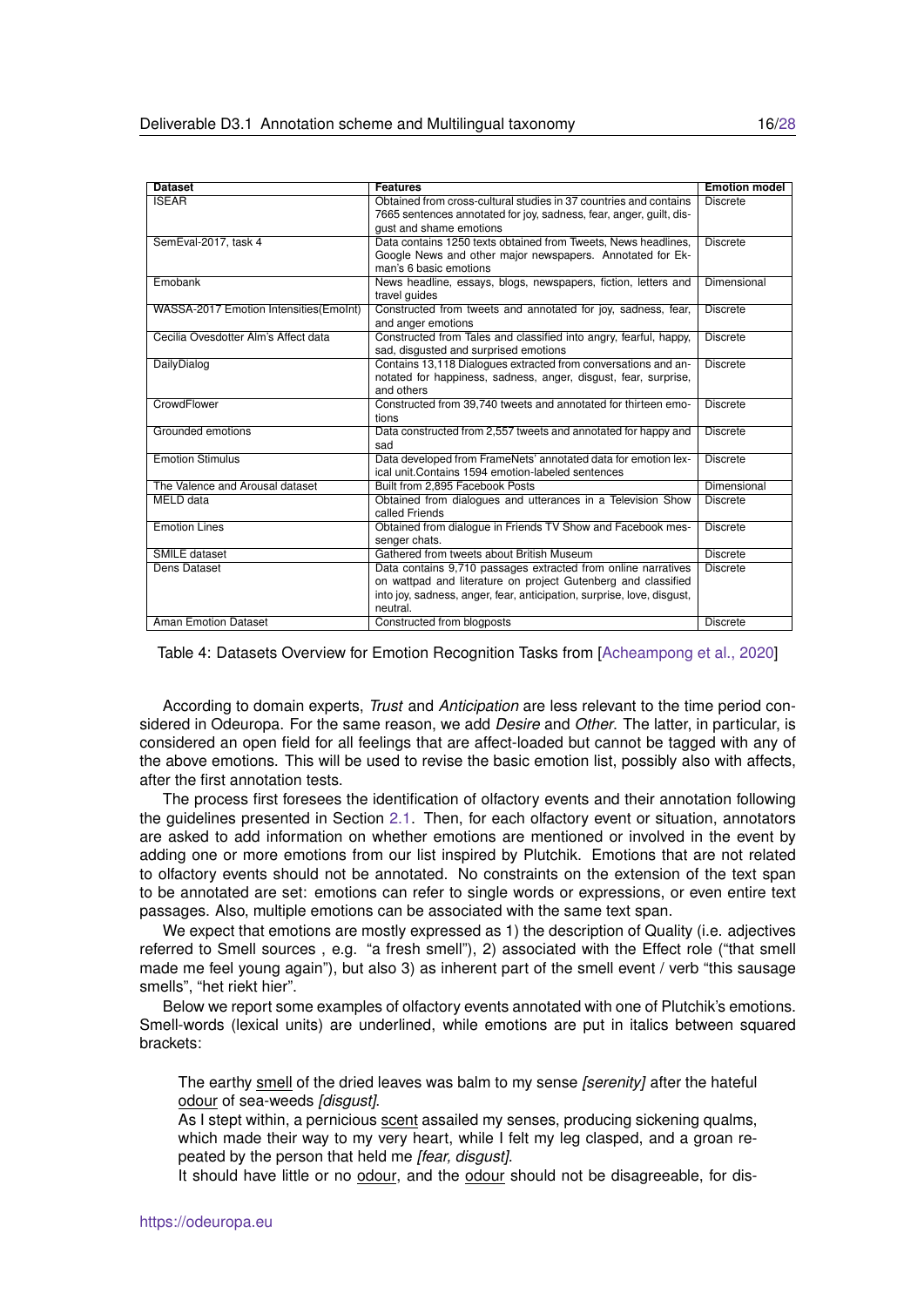

<span id="page-16-1"></span>Figure 1: Plutchik's wheel of emotions

eased meat has a sickly cadaverous smell *[disgust]*, and sometimes a smell of physic. *[disgust]*

## <span id="page-16-0"></span>**2.3 Annotation Tool**

To carry out annotation of olfactory information in texts following the above guidelines, we need a tool that can be easy customised, supports multiple languages and multiple annotators and, given the complexity of the task, enables a continuous quality control. After analysing several tools widely used by the natural language processing community for annotation tasks, we have selected INCEpTION<sup>[3](#page-16-2)</sup> [\[Klie et al., 2018\]](#page-26-1), a web-based text-annotation environment, which fulfills all the task requirements.

First of all, it provides a customisable environment and it is distributed under the Apache License v2.0. Second, it can be configured to run on a private server, in our case managed by FBK which is the WP3 leader, to avoid unnecessary exchanges of files among the partner and ensuring a better task control. Third, linguistic annotation can refer to different textual spans (characters, words or sentences) so that language variability and differences among languages can be accounted for. The set of labels to be attached to texts is fully customisable and it is possible to define custom relations between the annotated spans, supporting one-to-one, one-tomany and many-to-one relations. This was necessary in our case because we not only identify smell words and semantic roles, each having a different semantic label, but we also connect them using three types of relations (i.e. standard, anaphoric and discontinuous). Annotation can

<span id="page-16-2"></span><sup>3</sup><https://INCEpTION-project.github.io/>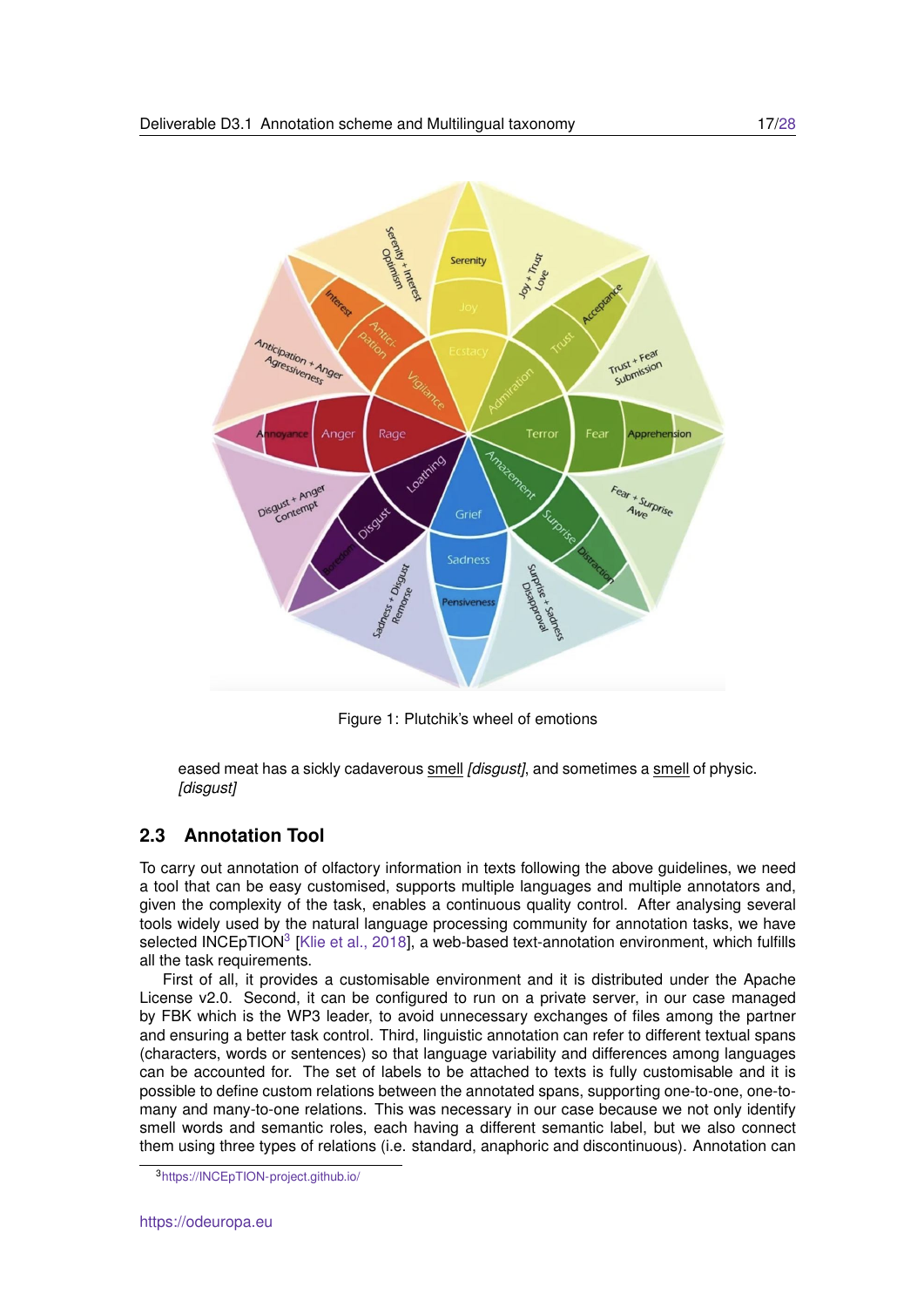also be multilayered, i.e. the same text span can be labeled with two different information, so that smell-related information and emotions can both be added to the same text. The tool also supports several formats to export the annotations including xml and json.

| <b>INCEpTION</b><br>Projects EDashboard            |                                                              |                                                                                                |                                         |                                                                   | © Help ※ Administration & admin <sup> 6</sup> Log out ①27 min                                                                                                     |
|----------------------------------------------------|--------------------------------------------------------------|------------------------------------------------------------------------------------------------|-----------------------------------------|-------------------------------------------------------------------|-------------------------------------------------------------------------------------------------------------------------------------------------------------------|
| <b>B</b> Import - C Create<br>Projects<br>Odeuropa | Odeuropa                                                     |                                                                                                |                                         |                                                                   | <b>x</b> Close<br><b>Delete</b>                                                                                                                                   |
|                                                    | <b>Details</b><br><b>Documents</b><br><b>Users</b><br>Layers | <b>Knowledge Bases</b><br>Recommenders                                                         | <b>Document Repositories</b><br>Tagsets | Guidelines<br><b>CAS Doctor</b>                                   | Constraints<br>Export                                                                                                                                             |
|                                                    | <b>b</b> Import - <b>D</b> Create<br>Tagsets                 | <b>Tagset Details</b>                                                                          |                                         |                                                                   | L Export + B Save X Cancel   -                                                                                                                                    |
|                                                    | Relation labels<br>Span labels<br>Subcategory labels         | Name<br>Span labels                                                                            |                                         |                                                                   |                                                                                                                                                                   |
|                                                    |                                                              | Language<br>en                                                                                 |                                         |                                                                   |                                                                                                                                                                   |
|                                                    |                                                              | Span labels<br>Description                                                                     |                                         |                                                                   |                                                                                                                                                                   |
|                                                    |                                                              | □ Annotators may add new tags                                                                  |                                         |                                                                   |                                                                                                                                                                   |
|                                                    |                                                              | Tags<br><b>D</b> Create                                                                        | <b>Tag Details</b>                      |                                                                   | <b>B</b> Save <b>X</b> Cancel <b>E</b>                                                                                                                            |
|                                                    |                                                              | Circumstances<br>Effect<br>Evoked_Odorant                                                      | Name                                    | Smell Source                                                      |                                                                                                                                                                   |
|                                                    |                                                              | Location<br>Odour Carrier<br>Perceiver<br>Quality<br><b>Smell Source</b><br>Smell word<br>Time | Description                             | phenomenon that the perceiver experiences with his or her senses. | The person, object or place that has a specific smell. (Non)human/ object that<br>produces odorous (e.g. plant, animal, perfume, human). This FE is the entity or |
|                                                    |                                                              |                                                                                                |                                         |                                                                   |                                                                                                                                                                   |

<span id="page-17-0"></span>Figure 2: INCEpTION administrator panel for task definition

INCEpTION allows the creation of users with different levels of access: for each task we have an administrator, who is responsible for the design and management of the task, upload of the documents and export of the results. FBK will cover this role. Then, for each language a curator is defined, who is responsible for the quality control of texts annotated for a given language. Each partner involved in WP3 will be assigned a curator. Finally, annotators can be added, who do not have the possibility to modify the task but can only perform annotation. Curators have access to a panel where texts annotated by different users can be compared, correct them if needed or merge incomplete annotations.

Fig. [2](#page-17-0) shows the panel managed by the administrator when the task is designed. In this view, the tagset has been defined and now the corresponding definitions for each tag are entered. Figure [3,](#page-17-1) in turn, shows the interface displayed to annotators. In this case, smell words have been marked (highlighted in light blue) and the related frame elements have been identified and connected to the smell word through a link (displayed as an arrow). INCEpTION includes also a suggestion function that, after a number of sentences have been manually annotated, starts to suggest annotations in unseen texts by replicating existing annotations. In preliminary tests, this function proved to speed up the process remarkably, in particular for the selection of smell words.

| admin: Odeuropa Test 2/en_05                                                                                                                                                                                                                                                                                                                                                                                                                                                                                                                                                                                                                      | 1-6 / 6 sentences (doc 6 / 15)<br>Annotation                                                                                                                          | Delete X Clear    |
|---------------------------------------------------------------------------------------------------------------------------------------------------------------------------------------------------------------------------------------------------------------------------------------------------------------------------------------------------------------------------------------------------------------------------------------------------------------------------------------------------------------------------------------------------------------------------------------------------------------------------------------------------|-----------------------------------------------------------------------------------------------------------------------------------------------------------------------|-------------------|
| z<br>$\triangleright$<br>в<br>Е<br>⊡<br>▣<br>ю<br>м<br>$\bullet$<br><b>HH</b><br>≎                                                                                                                                                                                                                                                                                                                                                                                                                                                                                                                                                                | Text<br>lavender water                                                                                                                                                |                   |
| Periodicals and magazines 'A RAMBLE TO RANELAGH', The Monthly miscellany, 4 (May 1776): 208-210.<br>Soon afterwards I stepped into a box on the other side of the Rotunda, in which a short squab woman was sitting, with a broad flat face with a great quantity of vegetables, &c. in her<br>upper-works, and tea, coffee, &c before her.                                                                                                                                                                                                                                                                                                       | <b>E</b> Relation<br>scented                                                                                                                                          |                   |
| Of these refreshments she was just going to partake with the highest satisfactionwhen a tall fine woman with her hair crest to an immensity of breadth as well as height, adorned with<br>flowers, feathers, &c. entered the same box, and calling to her part - "Oh, here's a seat" - immediately sat down.                                                                                                                                                                                                                                                                                                                                      | Label                                                                                                                                                                 |                   |
| She then took hold of the tea tray, to draw it towards her, while her opposite neighbour - (opposite in more senses than one) pull fit back again in a very spirited manner, and,<br>reddened like an incensed turkey-cck, exclaimed 'first come, first served!<br>5. Continued to drag too and throw and vegetables get caught in head dresses etc1  by this effort a string of pearls, pendent on the hair of the latter, caught hold of a huge leek<br>staring in front of the former's headdress, and dragged it off; and it hung dangling over the snowy bosom of the owner of the pearls. - Thinking herself now in some danger, and having | Smell Source                                                                                                                                                          | $\times$ $\times$ |
| her delicacy deeply wounded, the fine lady screamed with terror and disqust; declared at the same time, that the horrid<br>Quality (Rel) Small word (Relation) Small Source                                                                                                                                                                                                                                                                                                                                                                                                                                                                       | (Relation)<br><b>Voiced Odoran</b><br>leek<br>of the<br>was quite overcoming,<br>stench                                                                               |                   |
| tho' it as composed of nothing but painted paper and tinsel, and strongly                                                                                                                                                                                                                                                                                                                                                                                                                                                                                                                                                                         | scented with lavender water; so strongly indeed, that if it had been dug up in the garden that moment, it                                                             |                   |
| Smell word<br>effluvia<br>would scarcely have been distinguished by its natural                                                                                                                                                                                                                                                                                                                                                                                                                                                                                                                                                                   |                                                                                                                                                                       |                   |
| (Relation)<br>However, as the olfactory nerves of women of quality are amazingly tender and acute, there was no persuading the lady in question, that she had not the most powerful<br>(Relation)<br>Smell word (Rel) Smell Source<br>(Relation)                                                                                                                                                                                                                                                                                                                                                                                                  | (Relation)                                                                                                                                                            |                   |
| scent                                                                                                                                                                                                                                                                                                                                                                                                                                                                                                                                                                                                                                             | of the onion in her delicate nostrils: nor was there less difficulty to persuade the little squab to sit quietly, contented with the demolition of her kitchen garden |                   |

<span id="page-17-1"></span>Figure 3: Annotation interface for olfactory information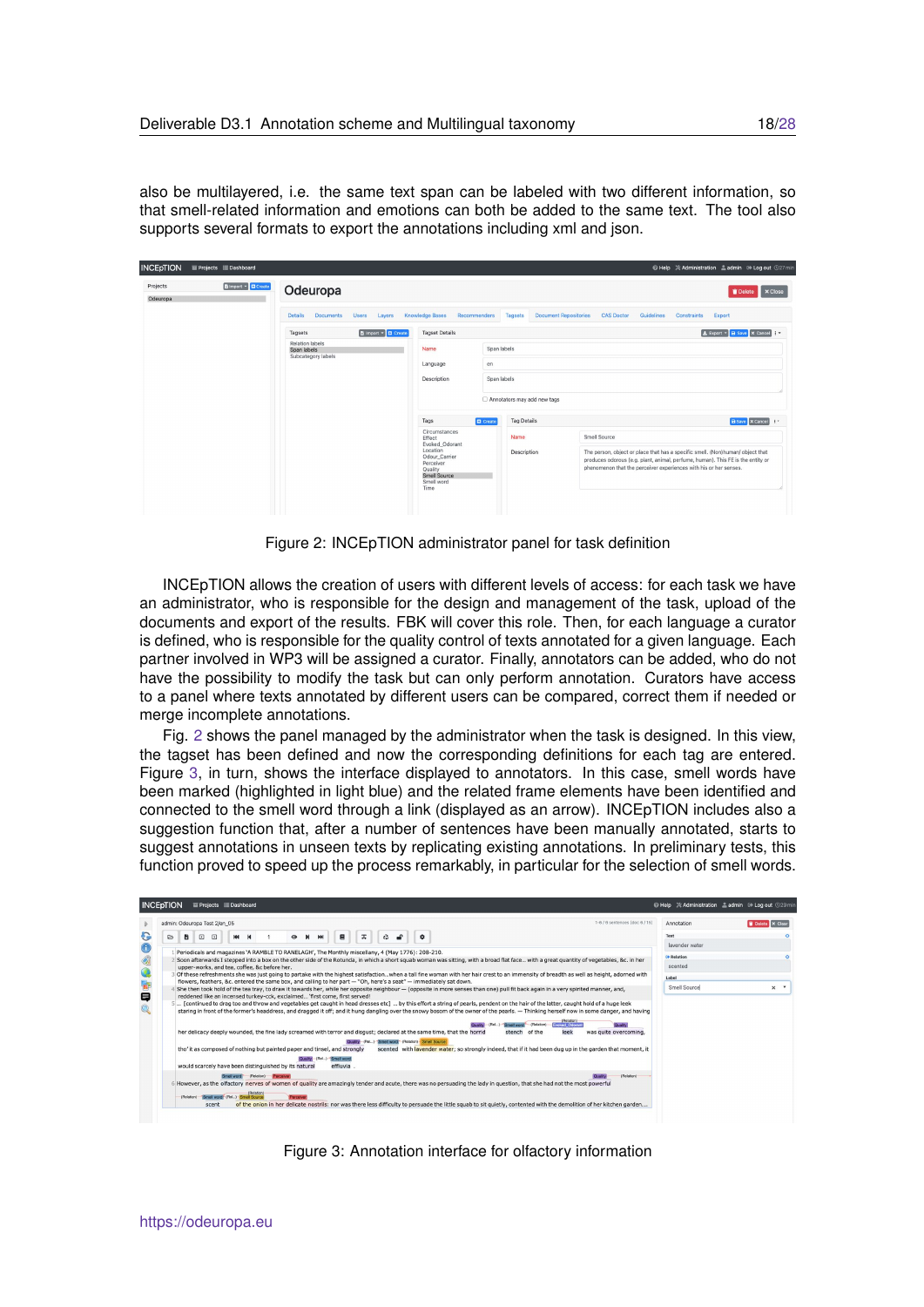# <span id="page-18-0"></span>**3 Multilingual Taxonomy Creation**

The second task to be carried out in WP3 within M6 is the creation of a multilingual taxonomy of olfactory information capturing domain-specific terms in the different project languages. This resource was created by taking into account knowledge from domain experts, by revising and merging existing olfactory lexicons and by taking advantage of statistical information related to word co-occurrences extracted from word n-grams and word embeddings. The taxonomy includes also temporal information related to the use of olfactory terms over time. The taxonomy creation process has been designed to be *i)* multilingual, making use of techniques and resources that are available for all project languages, and *ii)* modular, so that is can be incrementally improved throughout the whole project and single components can be easily updated.

An overview of the workflow for the taxonomy creation is shown in Figure [4.](#page-18-1) The development process starts from a set of so-called *seed terms*, i.e. words that are unambiguously related to the olfactory domain and that have been selected by domain experts for each project language. These are the same used as a reference for lexical units, reported in Table [1.](#page-8-0) Each term is looked up in the corresponding language-specific WordNet [\[Fellbaum, 1998,](#page-26-8) [Miller, 1995\]](#page-27-2), a cognitively-motivated database where terms (verbs, nouns, adjectives and adverbs) are organised into synsets, i.e. sets of synonyms. This first core set of synsets is then expanded using WordNet relations. The details of this step are described in Section [3.1.](#page-19-0)

Next, the core taxonomy is further expanded by using word sequences (called *n-grams*), ex-tracted either from Google Books<sup>[4](#page-18-2)</sup> or from other existing databases, to capture the terms that co-occur more frequently with the seed terms and that are likely to refer to the olfactory domain. Since n-grams are released together with information on their frequency and the year of publication of the book(s) where the n-gram was found, co-occurrence information can be analysed also over time. This step is detailed in Section [3.2.](#page-20-0) Since the number of terms co-occurring with seed terms can be very high, we introduce a last step, described in Section [3.3,](#page-21-0) where we cluster terms extracted from the n-grams trying to automatically assign them to smell categories (e.g. Emissions and traffic, Food and beverage, etc.) or scent families (e.g. Fragrant and fruity, Woody and earthy, etc.) via word embeddings [\[Grave et al., 2018\]](#page-26-4).



<span id="page-18-1"></span>Figure 4: Workflow for multilingual taxonomy creation

<span id="page-18-2"></span><sup>4</sup><https://storage.googleapis.com/books/ngrams/books/datasetsv3.html>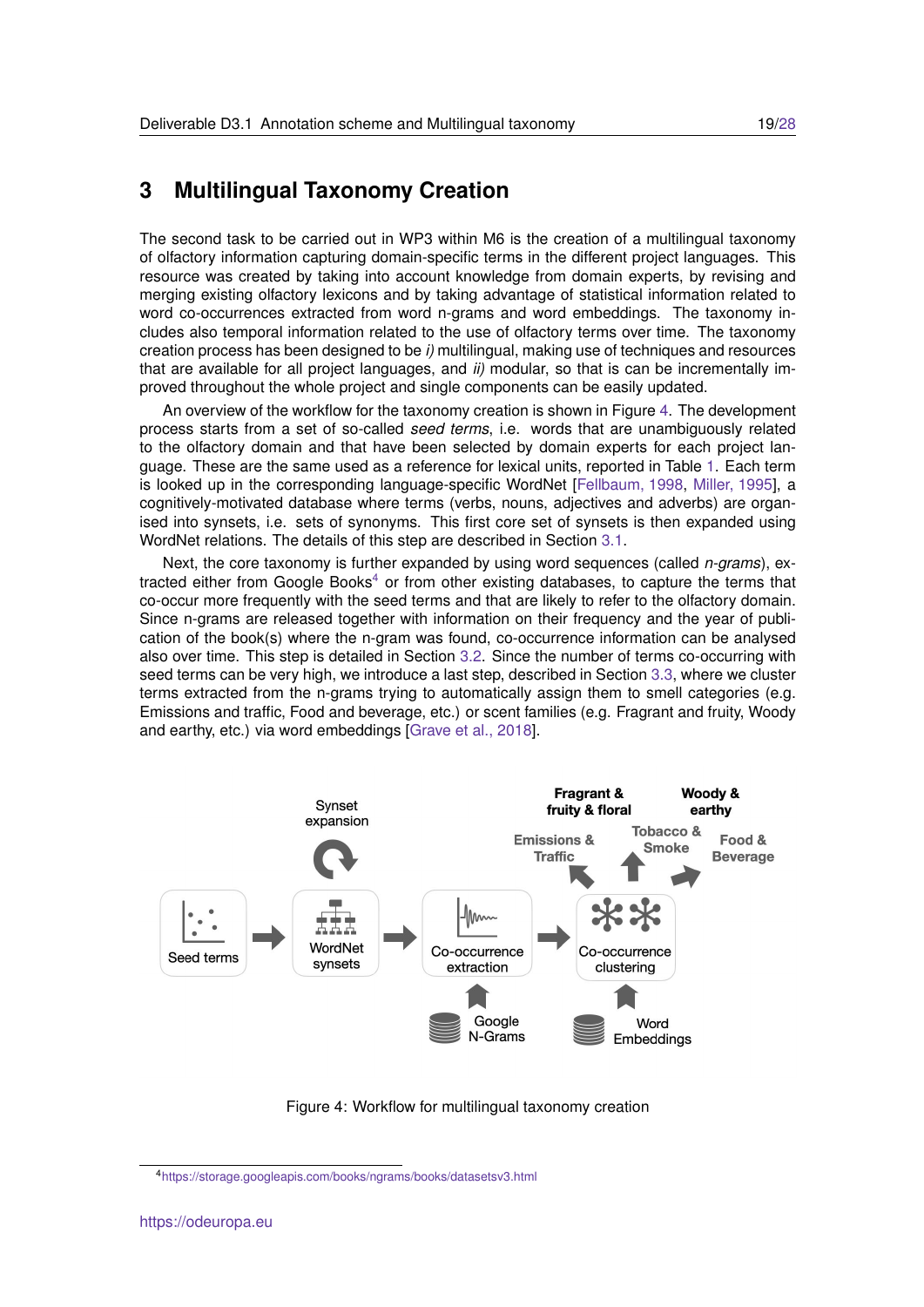#### <span id="page-19-0"></span>**3.1 Core taxonomy creation from WordNet**

To create a core taxonomy, we adopt a similar approach to [Tekiroğlu et al., 2014] that use a set of WordNet relations [\[Fellbaum, 1998,](#page-26-8) [Miller, 1995\]](#page-27-2) to expand a core set of seed words for five human senses. We also rely on the same intuition as [\[Kim and Hovy, 2004\]](#page-26-9), that propose to use relations in WordNet to infer word polarity starting from a small set of synsets. WordNet contains nouns, verbs, adjectives and adverbs, which are grouped into sets of cognitive synonyms (synsets). Synsets are connected to each other through lexical semantic relations.

The core taxonomy is built starting from the seed words provided by the domain experts for each language included in Odeuropa and reported in Table [1.](#page-8-0) First, we have automatically mapped each word into a WordNet synset, after removing seed words from the list that may be ambiguous or apply also to other domains. The mapping was straightforward: each synset containing one of the seed terms was considered a candidate to be included in the taxonomy. Since the main objective while creating the core taxonomy for smell related words is precision, we have then conducted an annotation task on the obtained synsets using also their definitions, i.e., glosses, to remove the non-smell related ones. Also, not all seed words were found in WordNet, because its coverage for some languages is limited.

In the second step, we investigated all possible relations included in the WordNet of the given language to retrieve new smell related synsets. Also in this case, the outcome of the expansion step was manually revised to include only correct synsetsin the core taxonomy. For instance, for the noun seed *smell*, we expand the list with the hyponyms of its synset such as the nouns *bouquet, fragrance, fragrancy, redolence and sweetness*. The same process has been carried out in the seven project languages using the specific WordNets. Since their coverage and structure may vary, we adjusted the mapping and expansion steps as needed. The details related to the single WordNets are reported below:

- English. For English, we use Princeton WordNet [\[Fellbaum, 1998,](#page-26-8) [Miller, 1995\]](#page-27-2)<sup>[5](#page-19-1)</sup>. English WordNet is the most comprehensive among the other languages and includes the folllwing relations: synonyms, antonyms, derivationally related to lexical relations and hypernyms, hyponyms, instance\_hypernyms, instance\_hyponyms, also\_sees, similar\_tos, attributes, member\_holonyms, substance\_holonyms, part\_holonyms, member\_meronyms, substance meronyms, part meronyms, entailments, verb groups, causes synset relations.
- Italian. We used MultiWordNet <sup>[6](#page-19-2)</sup> [\[Pianta et al., 2002\]](#page-27-8) for the Italian core taxonomy, which is strictly aligned with Princeton WordNet (PWN) and all PWN relations are represented in it. However, its coverage is much smaller compared to PWN.
- French. The WOLF<sup>[7](#page-19-3)</sup> (Wordnet Libre du Français) [Sagot and Fišer, 2008] is a semantic lexical resource for French. WOLF is also aligned with PWN, therefore we could utilize the same relations for the seed word expansion.
- Slovenian. sloWNet<sup>[8](#page-19-4)</sup> [Fišer et al., 2012] is the lexical semantic database for Slovenian language. sloWNet is also based on PWN.
- Dutch. Open Source Dutch WordNet (odwn) <sup>[9](#page-19-5)</sup> [\[Postma et al., 2016\]](#page-27-10) is a Dutch lexical semantic database, derived from the Cornetto Database and PWN. We include all lexical semantic relations found both in OpenDutchWordNet and PWN.
- German. GermaNet<sup>[10](#page-19-6)</sup> [\[Hamp and Feldweg, 1997\]](#page-26-11) is a German lexical semantic database

<span id="page-19-1"></span><sup>5</sup><https://wordnet.princeton.edu/>

<span id="page-19-2"></span><sup>6</sup><https://multiwordnet.fbk.eu/english/home.php>

<span id="page-19-3"></span><sup>7</sup>http://pauillac.inria.fr/∼[sagot/index.html#wolf](http://pauillac.inria.fr/~sagot/index.html#wolf)

<span id="page-19-4"></span><sup>8</sup><http://lojze.lugos.si/darja/research/slownet/>

<span id="page-19-6"></span><span id="page-19-5"></span><sup>9</sup><http://www.cltl.nl/projects/current-projects/opensourcewordnet/>

<sup>10</sup>[https://uni-tuebingen.de/fakultaeten/philosophische-fakultaet/fachbereiche/neuphilologie/](https://uni-tuebingen.de/fakultaeten/philosophische-fakultaet/fachbereiche/neuphilologie/seminar-fuer-sprachwissenschaft/arbeitsbereiche/allg-sprachwissenschaft-computerlinguistik/ressourcen/lexica/germanet-1/)

[seminar-fuer-sprachwissenschaft/arbeitsbereiche/allg-sprachwissenschaft-computerlinguistik/ressourcen/lexica/](https://uni-tuebingen.de/fakultaeten/philosophische-fakultaet/fachbereiche/neuphilologie/seminar-fuer-sprachwissenschaft/arbeitsbereiche/allg-sprachwissenschaft-computerlinguistik/ressourcen/lexica/germanet-1/) [germanet-1/](https://uni-tuebingen.de/fakultaeten/philosophische-fakultaet/fachbereiche/neuphilologie/seminar-fuer-sprachwissenschaft/arbeitsbereiche/allg-sprachwissenschaft-computerlinguistik/ressourcen/lexica/germanet-1/)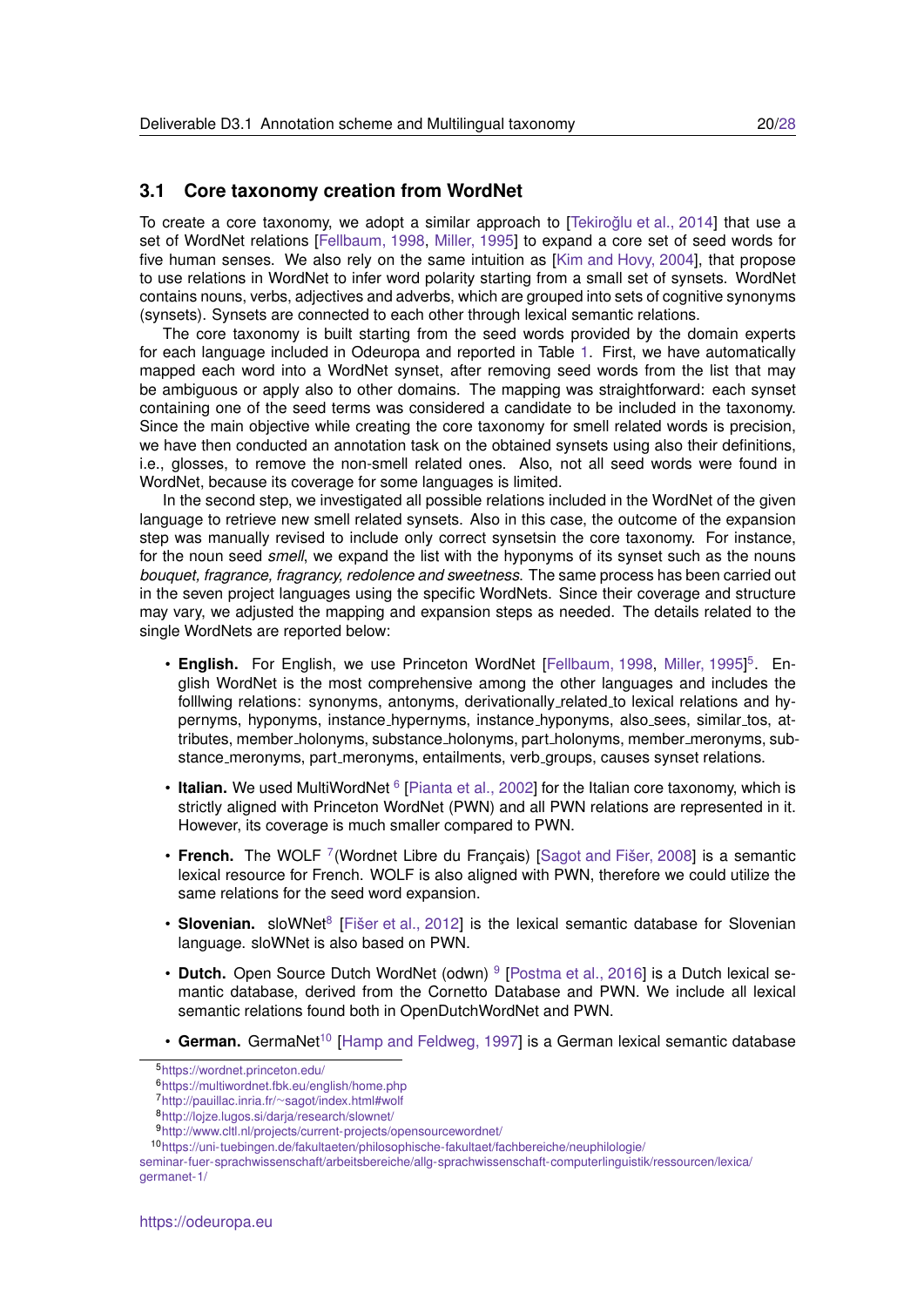containing nouns, verbs, and adjectives. Relations that GermaNet contains can be found in [https://uni-tuebingen.de/en/142846.](https://uni-tuebingen.de/en/142846)

• **Latin.** For the Latin seed words, we also utilized MultiWordNet [\[Pianta et al., 2002\]](#page-27-8). Latin is the only language for which the expansion has been carried out without a manual revision of the outcome. This has been delayed due to problems in hiring annotators for this language.

| Language  | Mapped Synsets | Unique lemma_PoS | <b>Expanded Synsets</b> | Unique lemma_PoS |
|-----------|----------------|------------------|-------------------------|------------------|
| English   | 49             | 76               | 121                     | 268              |
| Italian   | 22             | 58               | 38                      | 90               |
| French    | 32             | 75               | 48                      | 88               |
| Slovenian | 16             | 54               | 26                      | 42               |
| Dutch     | 41             | 67               | 56                      | 106              |
| German    | 18             | 35               | 86                      | 123              |
| Latin     | 61             | 152              |                         |                  |

<span id="page-20-1"></span>Table 5: Core Taxonomy statistics: number of retrieved synsets by mapping to WordNet after manual correction (except for Latin), number of unique lemmas from mapped synsets, number of synsets after 1 step of expansion and manual correction, and total number of unique lemmas extracted from the expansion.

Table [5](#page-20-1) shows the statistics about the core taxonomy. As shown in the table, we were able to create a core taxonomy for each of the project languages, and to manually revise its content. The final lists are different due to the fact that the initial lists of seed words have different sizes, and the language-specific WordNets have different coverage. English is the language with the most lemmas in the taxonomy, followed by German and Dutch. Slovenian, on the other hand, has the fewest lemmas, which event decreased after the first expansion. This is due to the fact that several terms were discarded because of vagueness or ambiguity, and also because different synsets may contain the same lemmas. Note that the multilingual taxonomy is a work in progress, and that the taxonomy creation process was designed so as to make updates easy and fast. Therefore, the content of these lists may change while manual annotation progresses.

### <span id="page-20-0"></span>**3.2 N-Gram Based Expansion**

Starting from the lemmas obtained from WordNet synsets, we further expand the taxonomy following a data driven approach. The idea is to enrich the resource by looking into actual texts (from books and newspapers) for terms that although not being smell words are strictly connected to smells, expressing possible sources (e.g. *smoke*, *bread*), qualities (e.g *fruity*) or information that can be use to reconstruct the presence of specific smells and the way in which they were perceived. For this purpose, we exploited existing textual resources released in the form of n-grams (contiguous sequences of a fixed number of tokens extracted from texts).The source of the ngrams varies according to what is available for the different languages included in the taxonomy.

Google Ngrams<sup>[11](#page-20-2)</sup> [\[Michel et al., 2011\]](#page-27-11) covers four of the languages in the taxonomy (English, Italian, German and French). These n-grams are extracted from the documents in the Google Books collection, covering the time period from circa 1525 up to 2009. Dutch is covered in the Newspaper n-gram collection<sup>[12](#page-20-3)</sup> [\[De Goede et al., 2013\]](#page-26-2) containing n-grams from Dutch newspapers from 1600 to 1995. Other Dutch n-grams have been created by the Digitale Bibliotheek voor de Nederlandse Letteren, but they are currently not available for download.<sup>[13](#page-20-4)</sup>

<span id="page-20-2"></span><sup>11</sup><https://storage.googleapis.com/books/ngrams/books/datasetsv3.html>

<span id="page-20-3"></span><sup>12</sup><https://lab.kb.nl/dataset/newspaper-ngram-collection>

<span id="page-20-4"></span><sup>13</sup><https://www.dbnl.org/ngram-viewer/>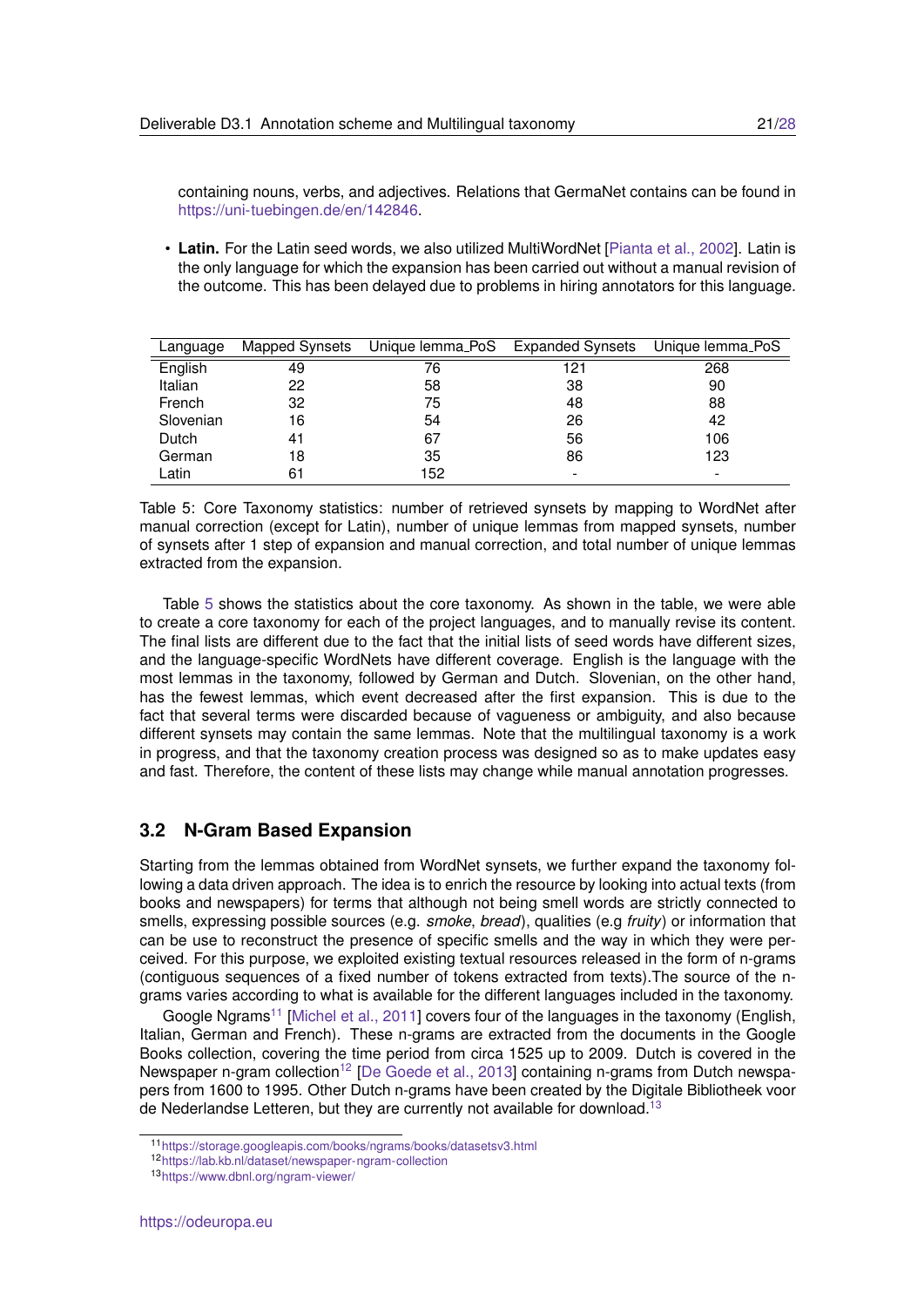For Slovenian we rely on the n-grams extracted from the IMP corpus of historical Slovenian <sup>[14](#page-21-1)[15](#page-21-2)</sup> [Dobrovolic, 2018] that contains books and newspapers from the end of the 16th century to 1918. For Latin there are no available repositories of n-grams, therefore we will carry out this step once we have collected a large number of documents by extracting our domain-specific n-grams. For all the other languages, the expansion was done using 5-grams, looking for words related to smells in spans of 5 tokens.

Before looking for smell-related terms in the N-Grams, we manually extend the list of lemmas by adding all their inflections. Indeed, N-Grams are not lemmatised, so that searching for all possible forms of a word increases the possibility to find some occurrences. We tried different alternatives to automatically generate word forms starting from a lemma, but the output was generally not accurate enough, so we decided to perform this task manually with the help of native speakers. We first compare two different expansions: one starting from the unique lemmas extracted from the mapped synsets (Column 3 in Table [5\)](#page-20-1) and the other from the more extensive list obtained after the expansion (last Column in Table [5\)](#page-20-1). This preliminary comparison was done on the English set. We observed that through the expansion, the second list would retrieve many more co-occurring lemmas, but less related to smells and the olfactory domain, while the first list would lead to more pertinent terms. Therefore, we carried out the n-gram based expansion starting from the first list also for the other languages.

The expansion process foresees the following steps:

- 1. For each lemma in the list, create all the inflected word forms
- 2. Look for each word form in the n-grams of the corresponding language with a date included in the time period between 1650 and 1925
- 3. Discard the n-grams that occur only once
- 4. For each retrieved n-gram, compute pointwise mutual information (PMI) between the smellrelated word and each term in the surrounding context. PMI [\[Church and Hanks, 1989\]](#page-25-1) is a measure of association between pairs of words indicating whether two terms to co-occur more frequently than usual and are therefore related
- 5. If N-Grams contain PoS information, keep only co-occurring terms that are a *noun*, *verb*, *adjective* or *adverb* (applies only to English, Italian, German and French)
- 6. Discard terms that co-occur only once with the smell-related term
- 7. Discard co-occurring terms with a PMI  $\leq$  0 (i.e. indicating that the two words are are independent).

For the languages were the n-grams are associated with a date (all but Slovenian) all smellrelated terms and the extracted co-occurrences were grouped into 6 time spans, namely *1650– 1700*, *1701–1750*, *1751–1800*, *1801–1850*, *1851–1900*, *1901–1925*. In this way, we are able also to compute statistics on the frequency of use of the terms over time.

### <span id="page-21-0"></span>**3.3 Term Categorisation**

Since the co-occurring terms extracted by computing PMI on n-grams can total up to several thousands for each language (see last column of Table [8\)](#page-25-2), we decided to organise them into categories by applying an automatic clustering algorithm. While clustering can be fully unsupervised, the categories to be included in the taxonomy were defined starting from existing works on odour classification.

In the literature, several approaches to odour classification have been proposed (for a summary see [\[Kaeppler and Mueller, 2013\]](#page-26-12)), adopting different perspectives, for example focusing on

<span id="page-21-1"></span><sup>14</sup><https://www.clarin.si/repository/xmlui/handle/11356/1194>

<span id="page-21-2"></span><sup>15</sup><http://nl.ijs.si/imp/>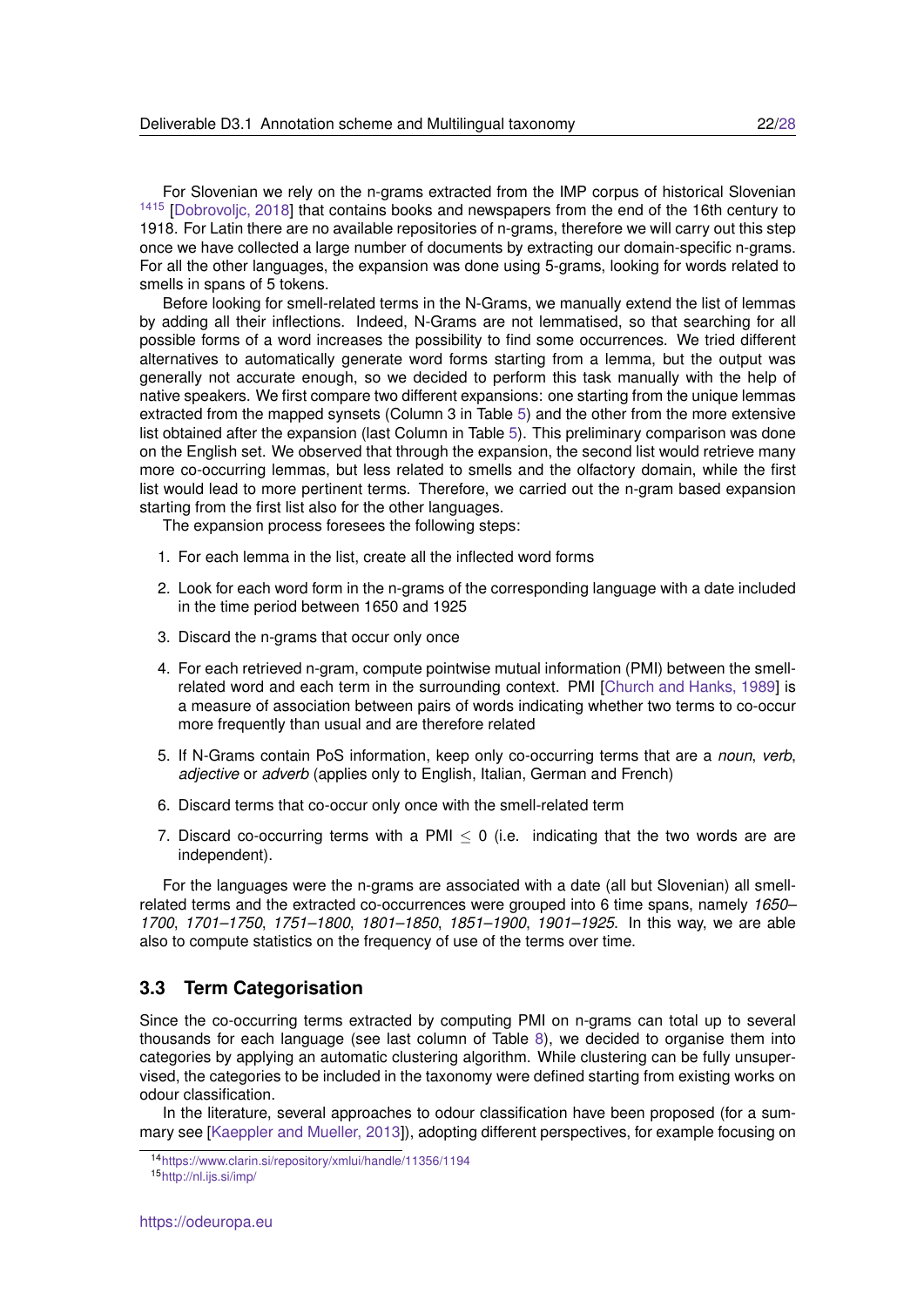the functions of odour receptors, or on the study of molecules. For Odeuropa, we adopt a categorisation that is more related to odour descriptions, since they can be more easily connected to texts. For this reason, in this first stage, we try to consider smell descriptors in their mere nature of words and not as related to precise chemical compounds or perceptual experiences.

The way odours are described depends on two main factors: the *source* of the odour, namely what emits the odour that is perceived, and the *evaluation* of odours, which admits different levels of interpretation, such as intensity, hedonic tone, affect, memory and quality. This dichotomous differentiation allows us to classify smell descriptors in terms of lexical entities, so that nouns represent smell-sources and adjectives describe the odour evaluation. We aim at merging different existing resources along these two dimensions. The lexicons we consider are [\[Lynott and Connell, 2013\]](#page-26-13), in which nouns and adjectives are rated in terms of their association with the five perceptual modalities, a selection from Sensicon [Tekiroğlu et al., 2014], an automatically generated sensorial lexicon that associates words with senses; the olfactory lex-icon by [\[Lievers, 2015\]](#page-26-14); the smell vocabularies available at [https://sensorymaps.com/?projects=](https://sensorymaps.com/?projects=comparative-smell-vocabularies) [comparative-smell-vocabularies,](https://sensorymaps.com/?projects=comparative-smell-vocabularies) the urban smell dictionary by [\[Quercia et al., 2016\]](#page-27-12) and that of [\[Henshaw, 2013\]](#page-26-15).

We also look for existing taxonomies to cover the different domains relevant to Odeuropa. namely travel literature, scientific texts, and medical records. We therefore choose the taxonomy of Linnaeus<sup>[16](#page-22-0)</sup>, belonging to the field of botany; the perfume wheel of [\[Edwards, 2018\]](#page-26-16), first released in 1992, which classifies perfumes and fragrances; the odor wheel of historic books by [Bembibre and Strlič, 2017], which classifies smell descriptors for books' odours; and the classification of [\[Castro et al., 2013\]](#page-25-4), which presents the attempt to identify the so-called primary odours.

In the lexicons we work with, we first select nouns and adjectives, and subsequently remove from the list those that are strictly smell words, i.e. synonyms or near-synonyms of perfume, smell, odour, because they are neither smell sources nor evaluations. We then perform a third selection by manually eliminating human referents and people in general (policeman, janitor etc.) and some specific terms which are not useful for our purposes (e.g., scientific names of rare animals).

The final harmonisation of these classifications has led to eight categories for qualities and nine for smell-sources, in which we distributed the lists of adjectives and nouns previously collected, starting from the smell descriptors already classified in the original taxonomies. With respect to categorisation of smell-sources, we focus on the studies carried out on urban smells by [\[Henshaw, 2013,](#page-26-15) [Quercia et al., 2016\]](#page-27-12), since people participating in these studies tried to identify the origin of the smell they perceive referring very frequently to objects. For what concerns qualities instead, we mainly refer to the other taxonomies described above, since in these cases researchers are also interested in a description of the effects produced in the perceiver and then of the qualities of the perceived smell. The final list of categories identified for smell sources and for qualities is reported in Table [6.](#page-22-1)

| <b>Smell Sources</b>                          | <b>Qualities</b>                   |
|-----------------------------------------------|------------------------------------|
| emissions, traffic, fuel, dust                | fragrant, fruity, floral           |
| industry                                      | woody, earthy, mouldy              |
| food, beverage                                | chemical, hydro-carbons, synthetic |
| tobacco, smoke                                | fresh, cool                        |
| cleaning, medicinal                           | sweet, spicy                       |
| synthetic                                     | smoky, toasted, burnt, fatty       |
| waste, garbage, pee, vomit, excrement, rotten | decayed                            |
| animal, people                                | pungent                            |
| nature, flowers, plant, tree, soil            |                                    |

<span id="page-22-1"></span>Table 6: Categories identified to classify smell sources and qualities

A list of words extracted from existing taxonomies was manually assigned to each of the above

<span id="page-22-0"></span><sup>16</sup>[https://psychology.wikia.org/wiki/Linnaeus%27s](https://psychology.wikia.org/wiki/Linnaeus%27s_classification_of_smell) classification of smell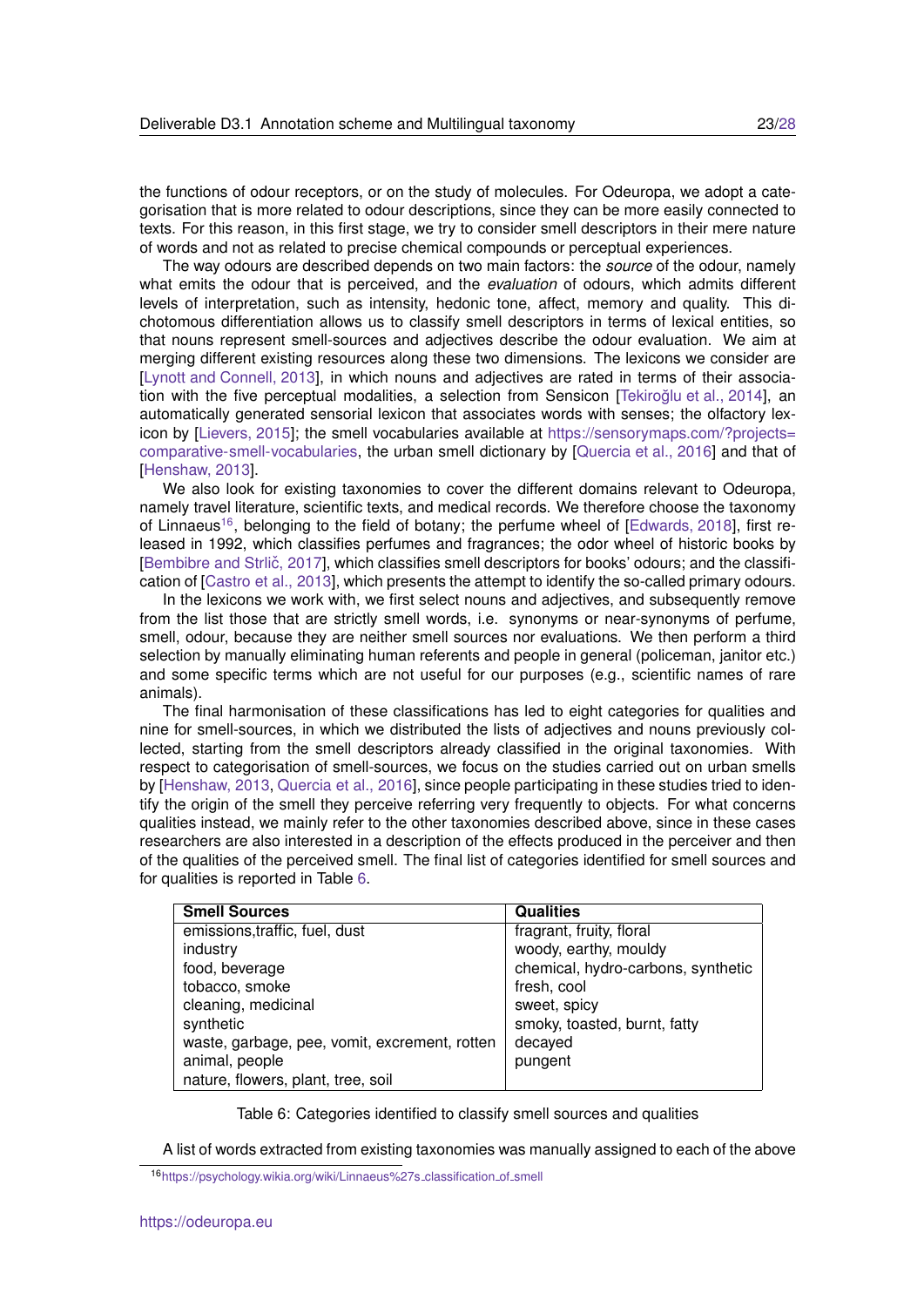categories. Overall, we collect 347 English words (nouns) as smell sources and 94 adjectives as qualities, for a total of 441 words. We assume that the categories are language-independent, and we use them for all project languages, and consequently the terms were manually translated into Italian, French, German, Slovenian and Dutch.

Since our goal is to assign to a category the co-occurrence of terms extracted from the ngrams as described in Section [3.2,](#page-20-0) we proceed as follows:

- 1. We represent each of the 441 categorised terms as a word embedding using fastText  $17$ [\[Grave et al., 2018\]](#page-26-4) vector space. fastText embeddings cover 157 languages, including the ones used in Odeuropa, trained on Common Crawl and Wikipedia.
- 2. Each category reported in Table [6](#page-22-1) is represented as a cluster of embeddings
- 3. Each co-occuring term  $t$  extracted from the n-grams is represented as a word embedding in the same multidimensional space, to be assigned to one category
- 4. If t is a noun, then we try to assign it to one of the categories for smell sources; if t is an adjective, we assign it to qualities
- 5. The assignment is performed by estimating the probability of belonging to one of the categories of smell sources/qualities by mean of proximity with each cluster, with the distance represented as the cosine distance between the term embedding and the centroid of the cluster.
- 6. The term is assigned to the category of the cluster with the highest cosine similarity, with a minimum threshold of 0.4 for smell sources and 0.5 for qualities.
- 7. If no category reaches this minimum similarity threshold, the term is included in the taxonomy but is not assigned any category label. The same for co-occurring terms that are neither nouns nor adjectives.

For example, the terms 'trash' and 'toilet' were assigned to the *waste* & *garbage* category. 'Incense', 'opium' and 'cigar' fell in the *tobacco* & *smoke* category, 'humid' was assigned to the *woody, earthy and mouldy* category and 'disgusting' to the *decayed* one.

In Table [7,](#page-24-1) we report the number of terms assigned to different categories of smell sources and of qualities through clustering. This task involved only the four languages whose n-grams contain PoS-tag information (EN, IT, DE, FR), since it is necessary to distinguish between nouns and adjectives to assign them to the correct categories.

### <span id="page-23-0"></span>**3.4 Multilingual Taxonomy v.1**

The first version of the taxonomy and the scripts to perform the different mapping and extraction steps are available at [https://github.com/Odeuropa/multilingualTaxonomies.](https://github.com/Odeuropa/multilingualTaxonomies) For each language, we release two files in tab-separated format. The first file contains the following columns:

- 1. entry: term listed in the taxonomy
- 2. source: whether the term comes from the WordNet-based core taxonomy or has been obtained through n-gram co-occurrences.
- 3. synset: if it comes from WordNet, which is the synset unique identifier
- 4. first appearance: if it comes from co-occurrences, in which year it appeared first (if n-grams contain temporal information)
- 5. time periods: for each time period between 1650 and 1925 (spans of 50 years), whether the term is mentioned or not

<span id="page-23-1"></span><sup>17</sup><https://fasttext.cc/docs/en/crawl-vectors.html>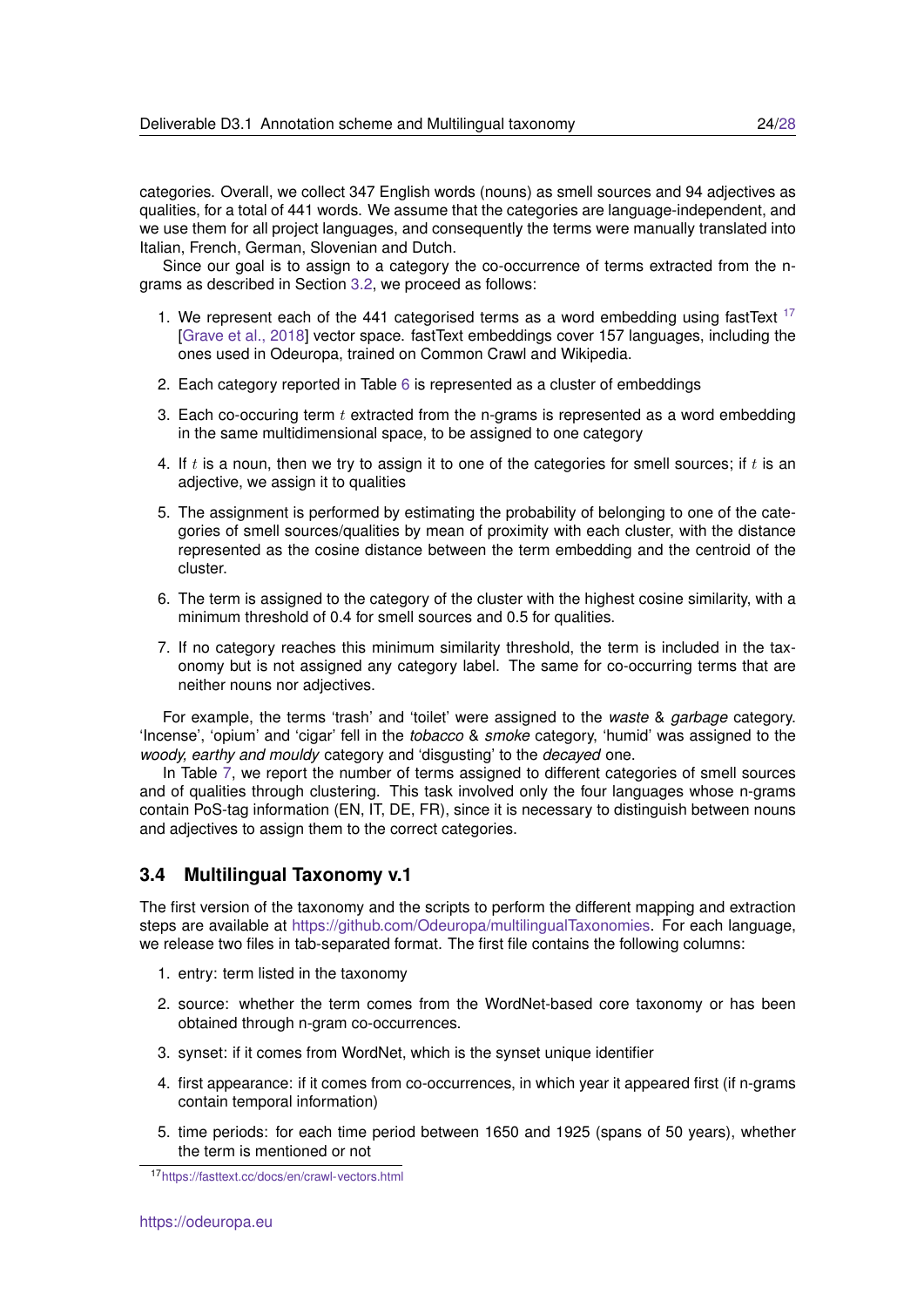| <b>Smell-Source</b>                | ΕN  | IΤ | DE | <b>FR</b> |
|------------------------------------|-----|----|----|-----------|
| animal, people                     | 147 | 42 | 41 | 241       |
| cleaning, medicinal                | 87  | 32 | 43 | 195       |
| emissions, traffic, fuel, dust     | 35  | 21 | 20 | 114       |
| food, beverage                     | 200 | 42 | 20 | 187       |
| industry                           | 67  | 24 | 14 | 194       |
| nature, flowers, plant, tree, soil | 248 | 71 | 55 | 274       |
| synthetic                          | 17  | 4  | 0  | 2         |
| tobacco, smoke                     | 27  | 5. | 6  | 26        |
| waste, garbage, excrement, rotten  | 83  | 23 | 13 | 63        |
| Quality                            | ΕN  | ΙT | DE | FR        |
| chemical, hydro-carbons, synthetic | 16  | 10 | З  | 38        |
| decayed                            | 34  | 15 |    | 28        |
| fragrant, fruity, floral           | 42  | 26 | 13 | 71        |
| fresh                              | 8   | 5  | 2  |           |
| pungent                            | 42  | 10 | 13 | 33        |
| smoky, toasted, burnt, fatty       | 16  | 4  | 2  | 8         |
| sweet, spicy                       | 19  | 5  | 0  | 20        |
| woody, earthy, mouldy              | 42  | 4  | 9  | 22        |

<span id="page-24-1"></span>Table 7: Number of terms for each language automatically assigned to the categories included in 'Smell source' and 'Quality'. The former are all nouns, the latter all adjectives.

- 6. smell-source: for nouns in English, Italian, German and French, to which category of smell sources it was assigned (see Section [3.3\)](#page-21-0)
- 7. quality: for adjectives in English, Italian, German and French, to which category of qualities it was assigned (see Section [3.3\)](#page-21-0)

The second file contains information about pairs of co-occurring terms (i.e. seed word + co-occurring term with high PMI) extracted from n-grams. Each file in tsv format contains the following columns:

- 1. seed word + part of speech
- 2. co-occurring term, extracted following the process described in Section [3.2](#page-20-0)
- 3. time span when the two terms were found (if found in multiple time spans, the row is repeated with different values)
- 4. frequency: number of times the two terms were co-occurring in the given time span
- 5. total tokens: number of overall tokens present in the n-grams for the given time period, to be used as a reference or to normalise the frequency

Table [8](#page-25-2) displays for every language the number of unique seeds that have been found in every time span and their total, as well as the number of of co-occurrences related to these seeds.

# <span id="page-24-0"></span>**4 Conclusions**

In this document, we describe the Odeuropa annotation scheme for capturing information on olfactory events and related emotions, as well as the tool that will be used for this task. We give a detailed description of the annotation scheme and we provide a motivation of the choices made,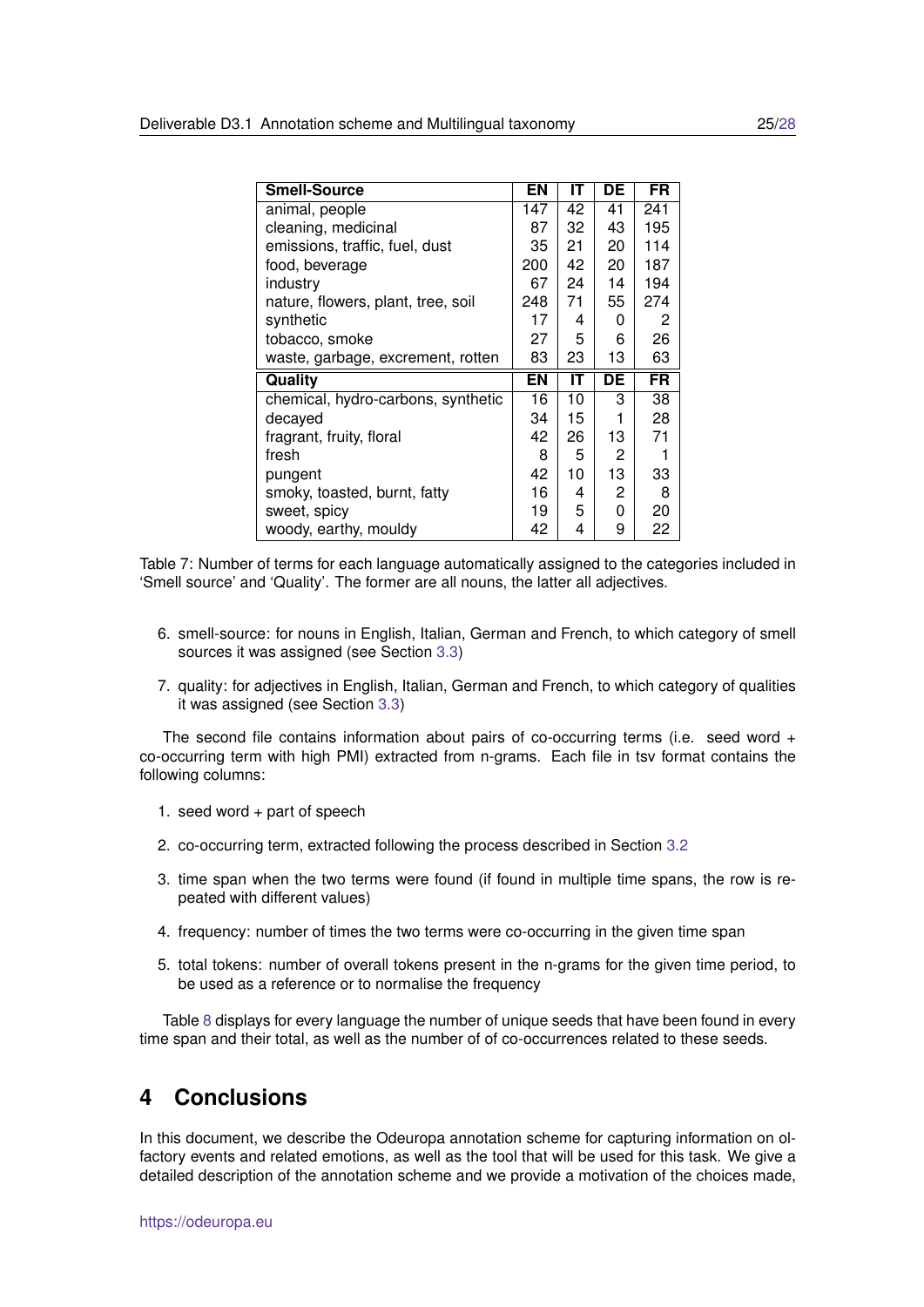|           | 1650-1700 |       | 1701-1750 |       | 1751-1800 |                          | 1801-1850 |       | 1851-1900 |       | 1901-1925 |       | Total |        |
|-----------|-----------|-------|-----------|-------|-----------|--------------------------|-----------|-------|-----------|-------|-----------|-------|-------|--------|
| ∟ang      | Seeds     | Coocs | Seeds     | Coocs | Seeds     | Coocs                    | Seeds     | Coocs | Seeds     | Coocs | Seeds     | Coocs | Seeds | Coocs  |
| EN        | 29        | 316   | 51        | .989  | 64        | 4,805                    | 68        | 8.519 | 73        | 9.963 | 74        | 9.581 | 76    | 10,365 |
|           |           |       | 5         |       | 19        | 165                      | 35        | 636   | 46        | .367  | 46        | .603  | 48    | 1.783  |
| DE        |           |       | 4         |       | 12        | 321                      | 22        | .111  | 30        | .451  | 34        | .568  | 35    | .692   |
| FR        | 26        | 420   | 32        | 941   | 48        | 3,335                    | 54        | 6.029 | 56        | 6.878 | 55        | 6.270 | 57    | 7.776  |
| <b>NL</b> |           |       |           |       |           |                          | 26        | 905   | 49        | 3.904 | 47        | 3.878 | 57    | 6,579  |
| SL        |           |       | $\sim$    | -     |           | $\overline{\phantom{a}}$ |           |       | -         | -     | $\sim$    |       | 48    | 4,897  |

<span id="page-25-2"></span>Table 8: Number of seeds and co-occurrences found in every time span for each language. For Slovenian n-grams, temporal information was not available.

adapting the existing FrameNet standard with project-specific extensions. In additon, for emotions, we present several past approaches to emotion classification, and for now select Plutchik's emotion wheel as an initial reference.

Some minor adjustments of the annotation schemes are possible, and will be based on the outcome of upcoming pilot annotations, analysing in particular whether inter-annotator agreement reaches sufficient levels. Language-specific adaptations will also be implemented if needed, even if the guidelines definition has been as much language-independent as possible. By month 9, the annotated benchmark will be presented (D3.2), for which a set of documents for each of the seven project languages is manually annotated following these guidelines.

Concerning the multilingual taxonomy, we presented the process implemented to obtain a first version of the resource for each project language, taking advantage of the fact that for each of them a WordNet version is available. This first version of the multilingual taxonomy has variable content for each language: whereas the Latin one is composed only of the core set of synsets related to smells, for the other languages more terms have been extracted by applying PMI to n-grams. Also in this case, we observe differences in terms of coverage and content: for English, Italian, German and French, co-occurrences have also been classified into categories of Smell sources and Qualities, All languages but Slovenian present also historical information (i.e. frequency per time period). Furthermore, some taxonomies include more terms than others, in particular the English one is larger. This depends on the variable number of n-grams available for each language, with the English repository containing more than eight billion unique n-grams (68 billion occurrences). For comparison, the Dutch repository contains only 29 million unique n-grams and the Slovenian one 10 million.

As a next step, we will work towards improving consistency across different languages and try to extend those with limited coverage. We will also integrate WP3 taxonomy with WP2 imagebased one, so that both will be easily included in Odeuropa knowledge graph (WP4).

## **References**

<span id="page-25-0"></span>[Acheampong et al., 2020] Acheampong, F. A., Wenyu, C., and Nunoo-Mensah, H. (2020). Textbased emotion detection: Advances, challenges, and opportunities. *Engineering Reports*, 2(7):e12189.

<span id="page-25-3"></span>[Bembibre and Strlič, 2017] Bembibre, C. and Strlič, M. (2017). Smell of heritage: a framework for the identification, analysis and archival of historic odours. *Heritage Science*, 5:1–11.

- <span id="page-25-4"></span>[Castro et al., 2013] Castro, J. B., Ramanathan, A., and Chennubhotla, C. (2013). Categorical dimensions of human odor descriptor space revealed by non-negative matrix factorization. *PLoS ONE*, 8.
- <span id="page-25-1"></span>[Church and Hanks, 1989] Church, K. W. and Hanks, P. (1989). Word association norms, mutual information, and lexicography. In *27th Annual Meeting of the Association for Computational Linguistics*, pages 76–83, Vancouver, British Columbia, Canada. Association for Computational Linguistics.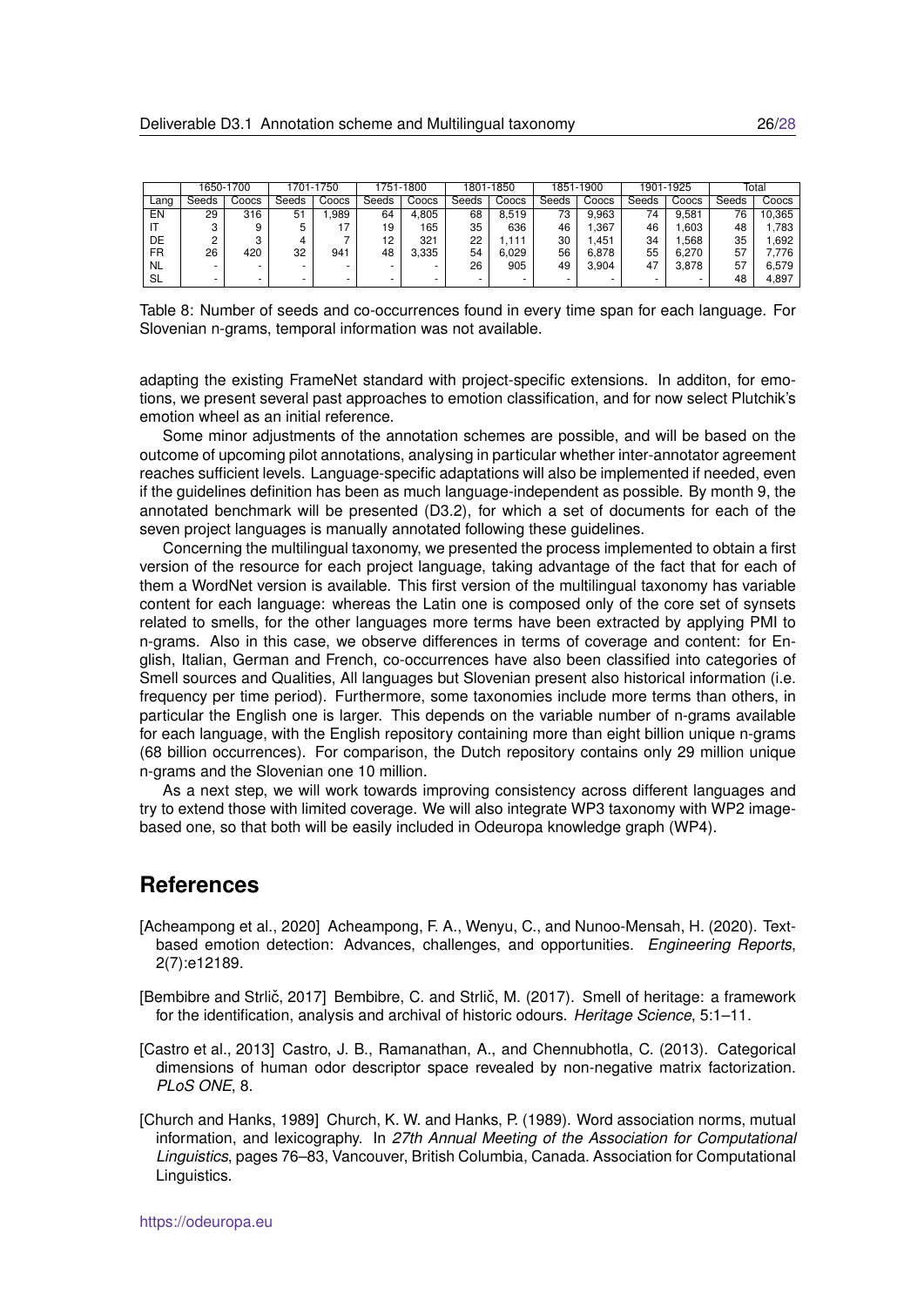- <span id="page-26-2"></span>[De Goede et al., 2013] De Goede, B., Van Wees, J., Marx, M., and Reinanda, R. (2013). PoliticalMashup Ngramviewer. In *International Conference on Theory and Practice of Digital Libraries*, pages 446–449. Springer.
- <span id="page-26-7"></span>[Delplanque et al., 2017] Delplanque, S., Coppin, G., and Sander, D. (2017). *Odor and Emotion*. Springer Handbook of Odor. Springer International Publishing. ID: unige:92488.
- <span id="page-26-3"></span>[Dobrovoljc, 2018] Dobrovoljc, K. (2018). IMP corpus n-grams 2.0. Slovenian language resource repository CLARIN.SI.
- <span id="page-26-16"></span>[Edwards, 2018] Edwards, M. (2018). *Fragrances of the World*.
- <span id="page-26-8"></span>[Fellbaum, 1998] Fellbaum, C. (1998). Wordnet. *An Electronic Lexical Database (Language, Speech and Communication)*.
- <span id="page-26-5"></span>[Fillmore, 1976] Fillmore, C. (1976). Frame semantics and the nature of language \*. *Annals of the New York Academy of Sciences*, 280.
- <span id="page-26-0"></span>[Fillmore and Baker, 2001] Fillmore, C. J. and Baker, C. F. (2001). Frame semantics for text understanding. In *In Proceedings of WordNet and Other Lexical Resources Workshop*.
- <span id="page-26-10"></span>[Fišer et al., 2012] Fišer, D., Novak, J., and Erjavec, T. (2012). slownet 3.0: development, extension and cleaning. In *Proceedings of 6th International Global Wordnet Conference (GWC 2012)*, pages 113–117.
- <span id="page-26-4"></span>[Grave et al., 2018] Grave, E., Bojanowski, P., Gupta, P., Joulin, A., and Mikolov, T. (2018). Learning word vectors for 157 languages. In *Proceedings of the International Conference on Language Resources and Evaluation (LREC 2018)*.
- <span id="page-26-11"></span>[Hamp and Feldweg, 1997] Hamp, B. and Feldweg, H. (1997). Germanet-a lexical-semantic net for german. In *Automatic information extraction and building of lexical semantic resources for NLP applications*.
- <span id="page-26-15"></span>[Henshaw, 2013] Henshaw, V. (2013). *Urban Smellscapes: Understanding and Designing City Smell Environments*. Routledge.
- <span id="page-26-12"></span>[Kaeppler and Mueller, 2013] Kaeppler, K. and Mueller, F. (2013). Odor classification: a review of factors influencing perception-based odor arrangements. *Chemical senses*, 38 3:189–209.
- <span id="page-26-9"></span>[Kim and Hovy, 2004] Kim, S.-M. and Hovy, E. (2004). Determining the sentiment of opinions. In *COLING 2004: Proceedings of the 20th International Conference on Computational Linguistics*, pages 1367–1373.
- <span id="page-26-1"></span>[Klie et al., 2018] Klie, J.-C., Bugert, M., Boullosa, B., de Castilho, R. E., and Gurevych, I. (2018). The inception platform: Machine-assisted and knowledge-oriented interactive annotation. In *Proceedings of the 27th International Conference on Computational Linguistics: System Demonstrations*, pages 5–9. Association for Computational Linguistics.
- <span id="page-26-6"></span>[Leemans et al., 2017] Leemans, I., Zwaan, J. V. D., Maks, I., Kuijpers, E., and Steenbergh, K. (2017). Mining embodied emotions: A comparative analysis of sentiment and emotion in dutch texts, 1600-1800. *Digital Humanities Quarterly*, 11.
- <span id="page-26-14"></span>[Lievers, 2015] Lievers, F. S. (2015). Synaesthesia: A corpus-based study of cross-modal directionality. *Functions of Language*, 22:69–95.
- <span id="page-26-13"></span>[Lynott and Connell, 2013] Lynott, D. and Connell, L. (2013). Modality exclusivity norms for 400 nouns: The relationship between perceptual experience and surface word form. *Behavior Research Methods*, 45:516–526.